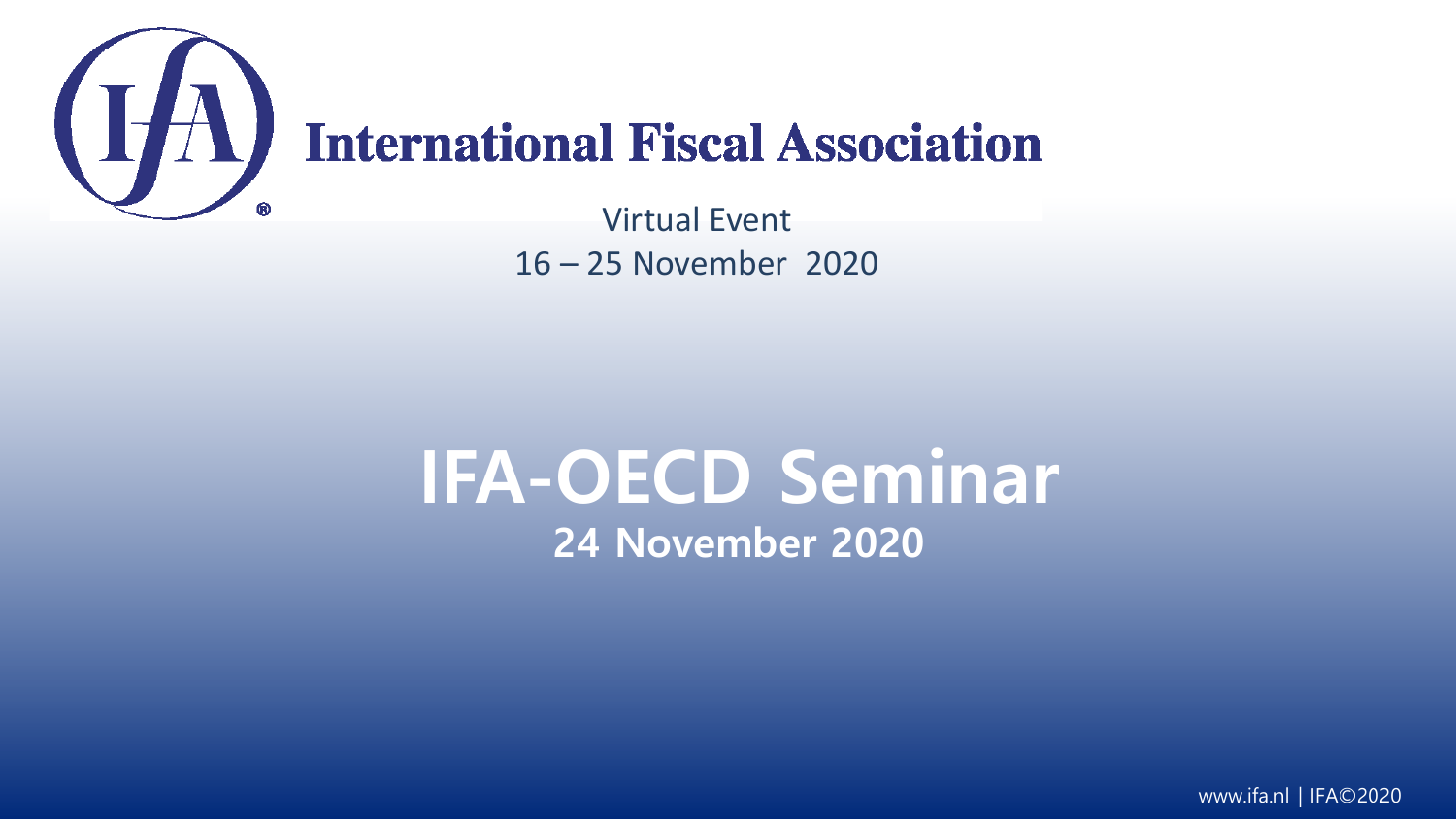#### **IFA/OECD**





**Stef van Weeghel Chair - The Netherlands** 



**Barbara Angus** Panel member-USA



**Grace Perez-Navarro Administration Director, Centre for Tax Policy and Administration, OECD** 



**Martin Kreienbaum**<br>**Panel member - Germany** 

**Marco Iuvinale Panel member - Italy** 



**Panel member - OECD** 



**Gaël Perraud** Panel member - France



**Achim Pross** Panel member - OECD





**Pascal Saint-Amans Galering Perror Perror of European and International Taxation**, French Ministry of Economy and French Ministry of Economy and Finance Perror Perror of Economy and Finance Perror Perror Perror Perror Perror Perror Perror P



**Mike Williams** Panel member - United Kingdom



**Stace Perez-Navarro**<br>Panel member - OECD<br>**Panel Tax Law, University of America** Secretary - The Netherlands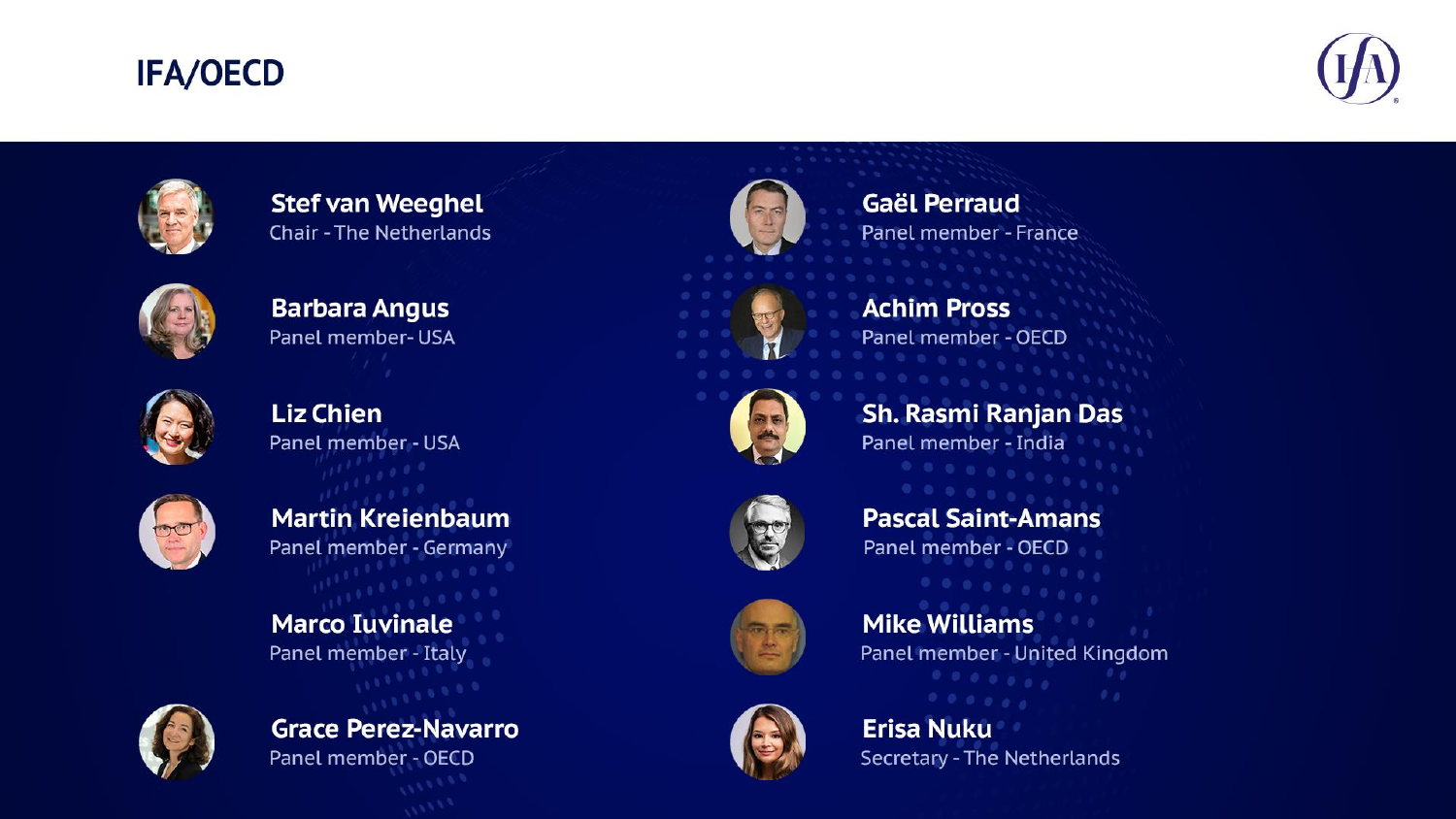

Interview: Overview of the OECD work with Pascal Saint-Amans & Stef van Weeghel

### Tax Challenges Arising from Digitalisation:

- Overview
- Pillar One
- Pillar Two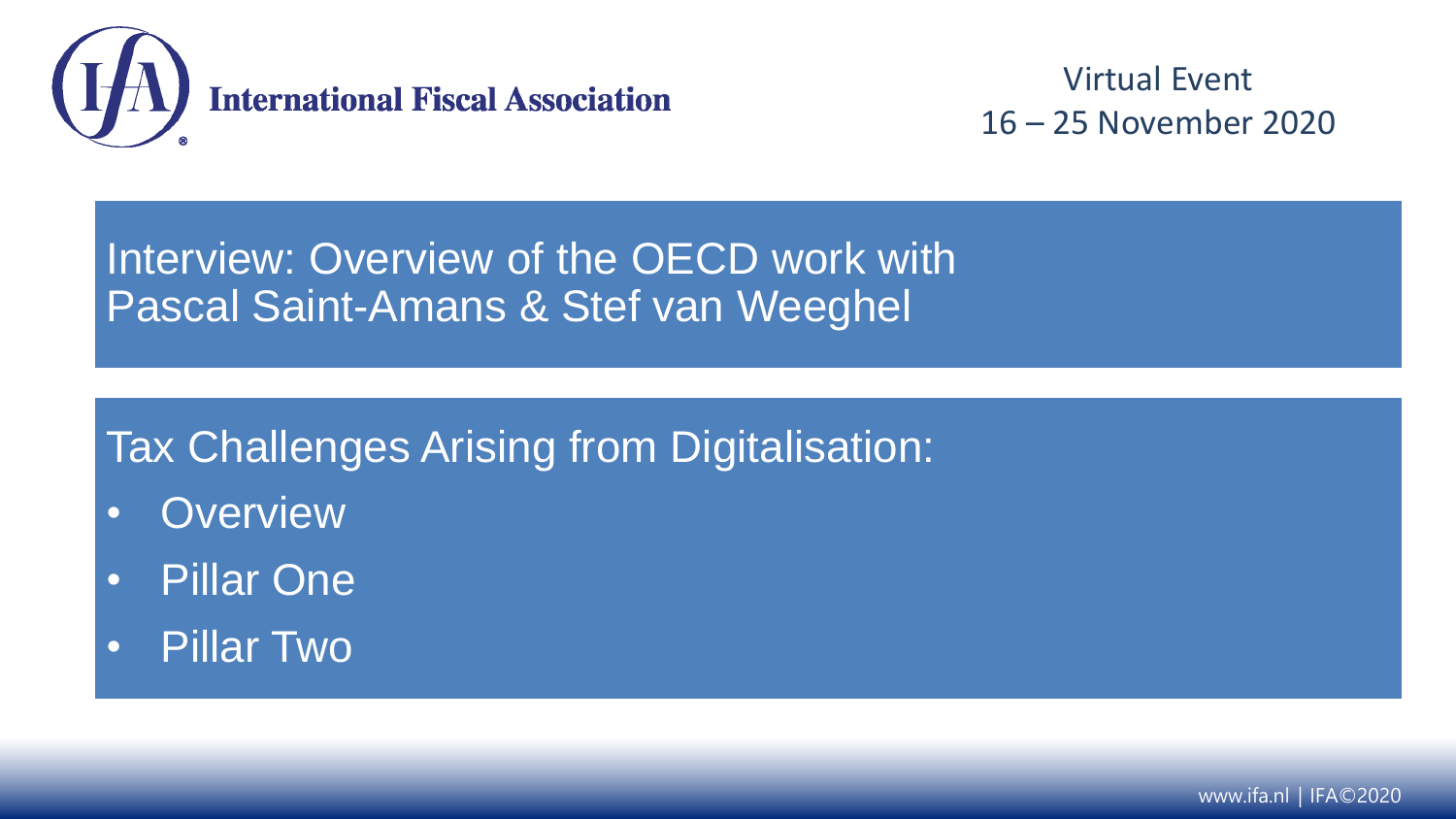

# **International Fiscal Association**

Virtual Event 16 – 25 November 2020

# **INTERVIEW**

# Overview of the OECD work with Pascal Saint-Amans & Stef van Weeghel

www.ifa.nl | IFA©2020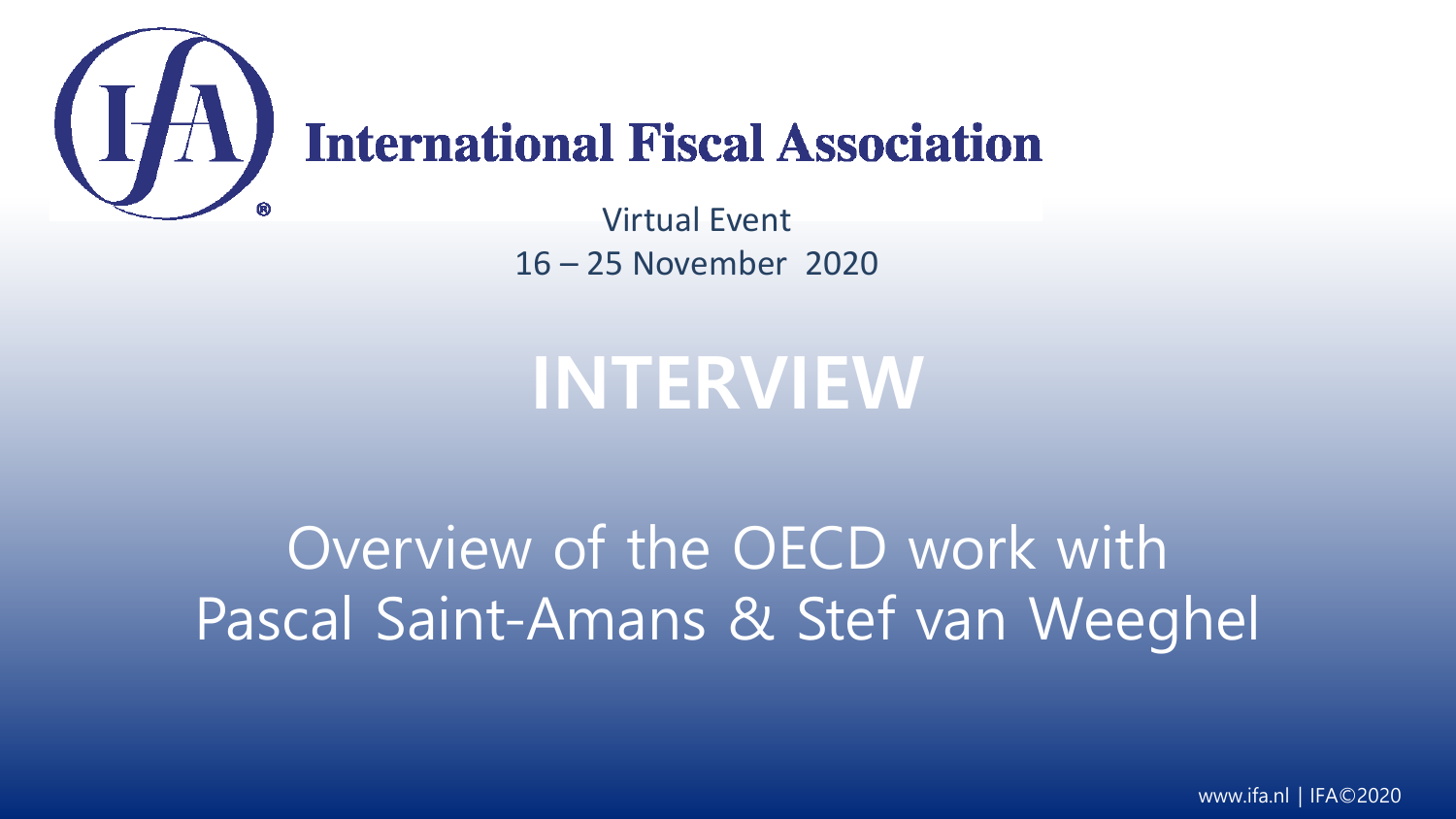

#### **Beyond digital – the next five frontiers in tax (1)**

- **1. Next steps in tax transparency** 
	- **Design of a tax reporting framework for crypto**
		- ensure a level-playing field between traditional and new financial markets
		- building on the CRS, with technical proposals to be delivered in 2021
	- **Getting information exchanged rapidly and securely – launch of CTS 2.0**
		- upgraded Common Transmission System ready for use in February 2021
		- allowing all on request and spontaneous exchanges to happen securely through the CTS
- **2. Follow the money – unlocking assistance in tax recovery**
	- next logical step after the CRS
	- work to improve legal and operational procedures to recover tax debt under international treaties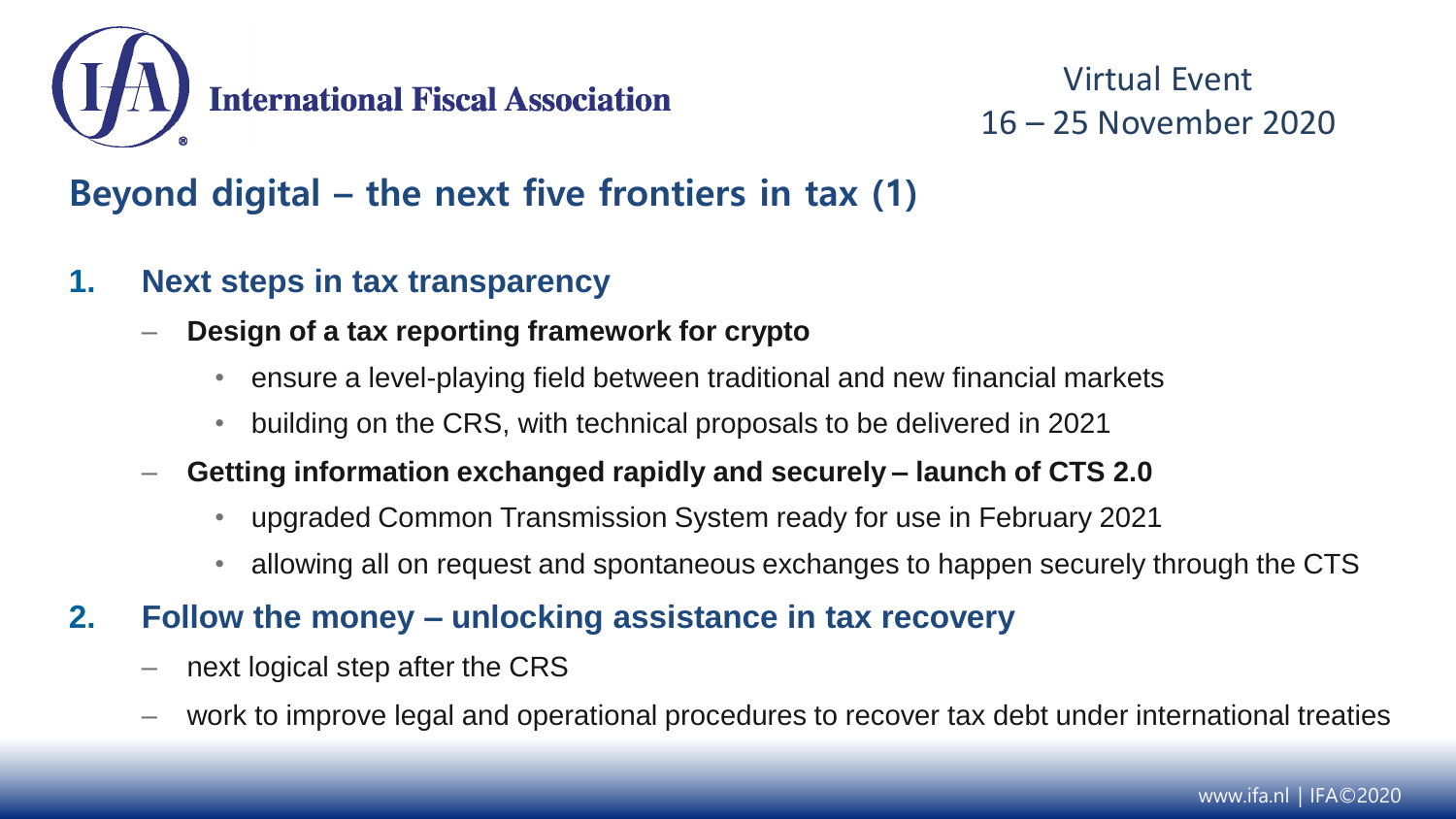

#### **Beyond digital – the next five frontiers in tax (2)**

- **3. Shaping tax administration 3.0** 
	- accelerating digital transformation of tax administrations

#### **4. Taking tax certainty to the next level**

- promote upfront tax certainty, including through ICAP and TREAT
- increase the efficiency and use of MAP
- strengthen the legal and operational framework for joint audits
- explore forms of binding dispute resolution, including in context of Pillar 1

#### **5. Moving forward on the BEPS Agenda**

- review of Action 5 on rulings, Action 13 and Action 14
- co-ordinated focus to assist developing countries to harvest benefits of BEPS project

www.ifa.nl | IFA©2020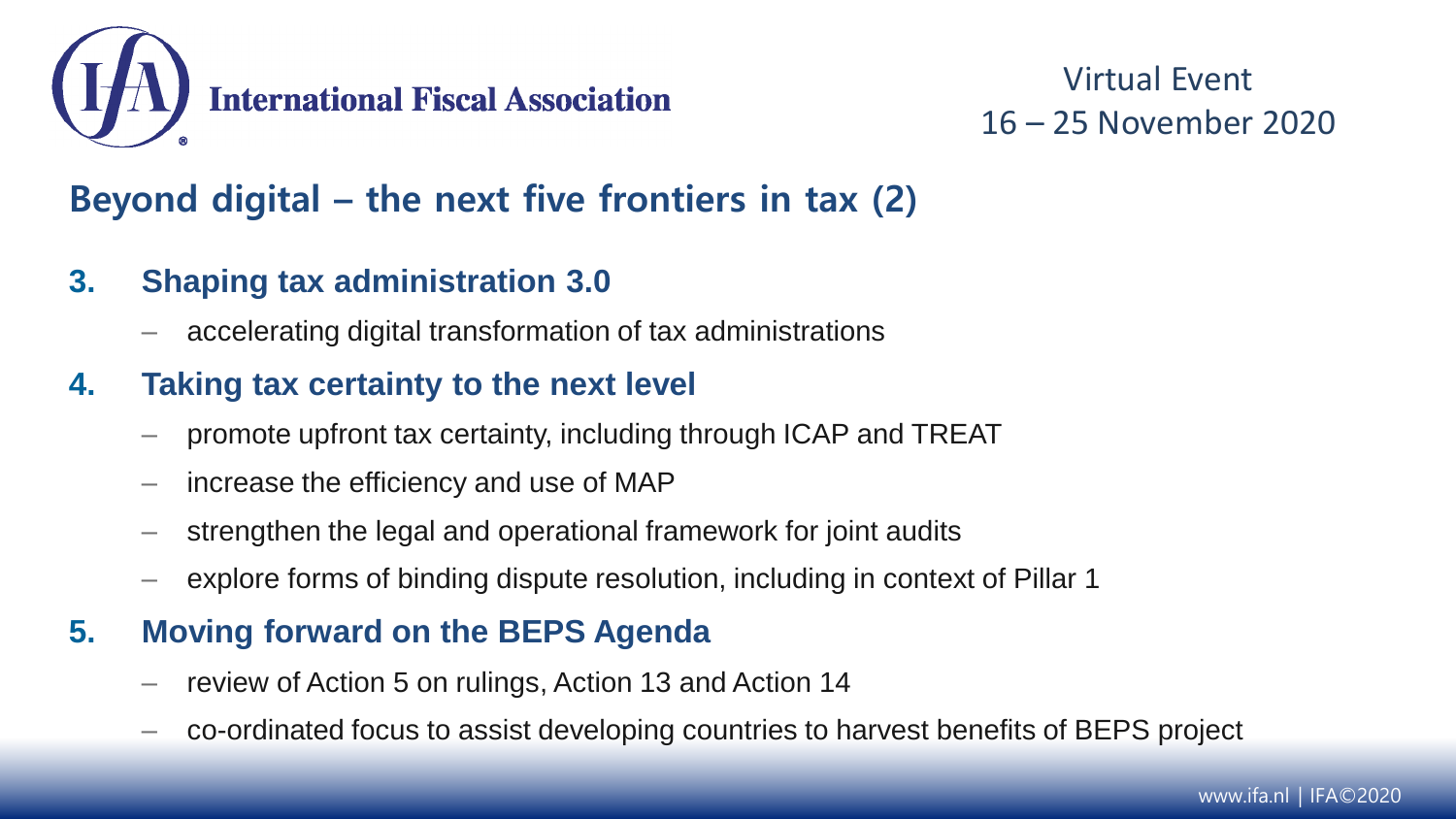

#### **Tax Policy Work (1)**

- **Ongoing work on COVID-19 and tax policy**: Including the upcoming WP2 Roundtable discussion on "COVID-19 and Tax Policy: Towards Recovery and Beyond" -25 November 2020, 12h30-15h00 (CET)
- **Country-specific tax policy work**: Assisting Chile, Côte d'Ivoire, Colombia, Israel, Kazakhstan, Lithuania, Morocco, Slovenia, Tunisia.
- **Tax incentives and Investment**: Part of the Young Professionals Programme, jointly carrying out new work in this area with the Directorate for Financial and Enterprise Affairs (DAF).
- **Tax and Inheritance Tax Policy Study**: Providing a comparative assessment of inheritance taxation across OECD countries and identifying concrete recommendations for tax reform.
- **Taxation and Philanthropy Tax Policy Study**: Examination of the taxation of philanthropic entities in 38 countries with support by the Geneva Centre for Philanthropy.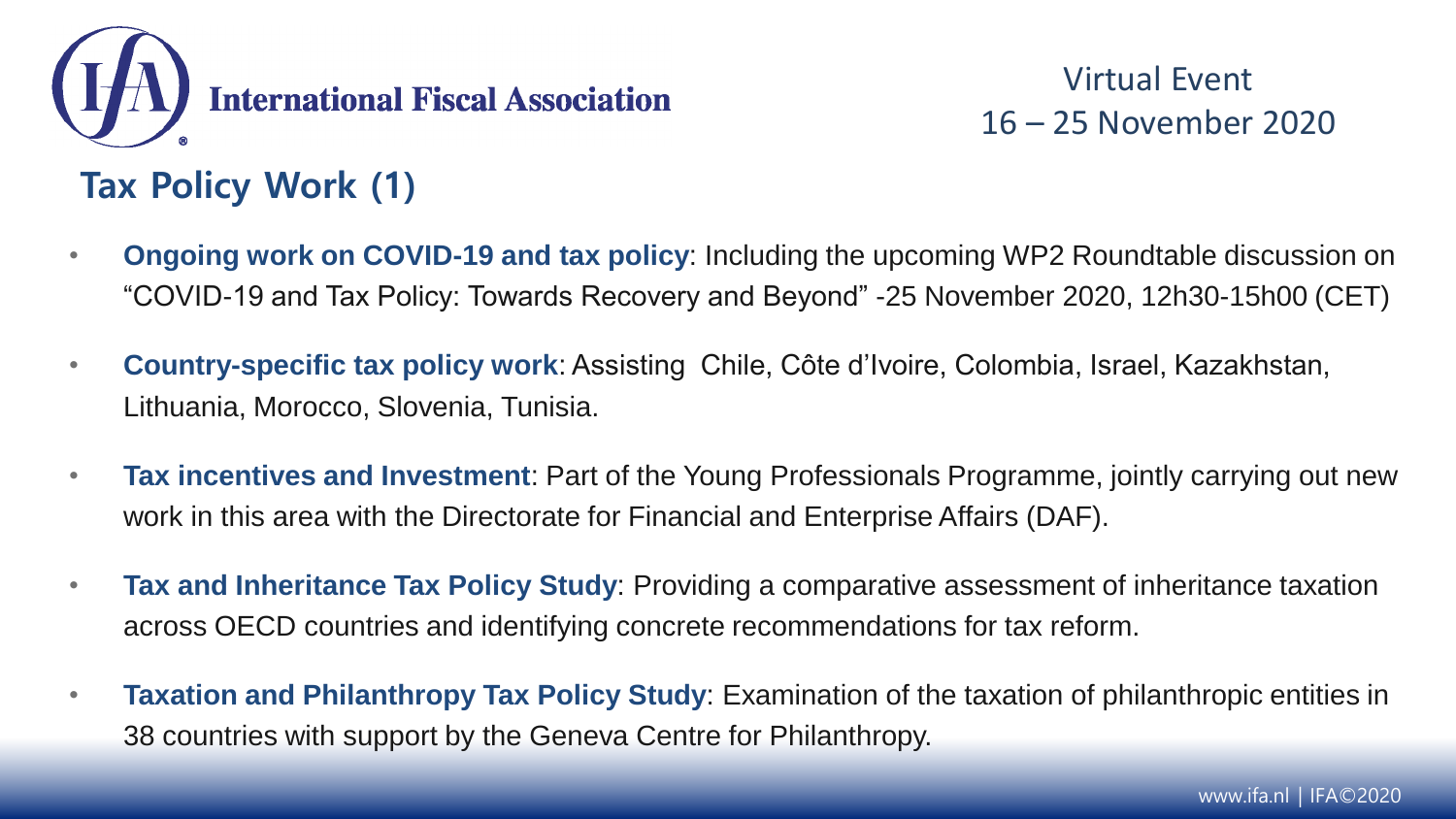

- **Global Revenue Statistics**: Covering more than 100 countries. The next edition of "*Revenue Statistics in Africa"* launch will be held as a joint webinar with CTPA, the OECD Development Centre, the African Union and ATAF on 12 November, 2020 (TBC).
- **Taxing Energy Use**: Expanding country coverage beyond OECD & G20 countries to include: Costa Rica, Cote d'Ivoire, Dominican Republic, Ecuador, Egypt, Ghana, Guatemala, Jamaica, Kenya, Morocco, Nigeria, Philippines, Sri Lanka, Uganda, Uruguay
- **Regional Toolkits on VAT**: Assisting developing economies in Latin America, Asia-Pacific and Africa in implementing effective solutions based on OECD standards to address the VAT/GST challenges of the digital economy
- **VAT and the gig/sharing economy**: Delivering guidance to address the implications for VAT/GST policy and administration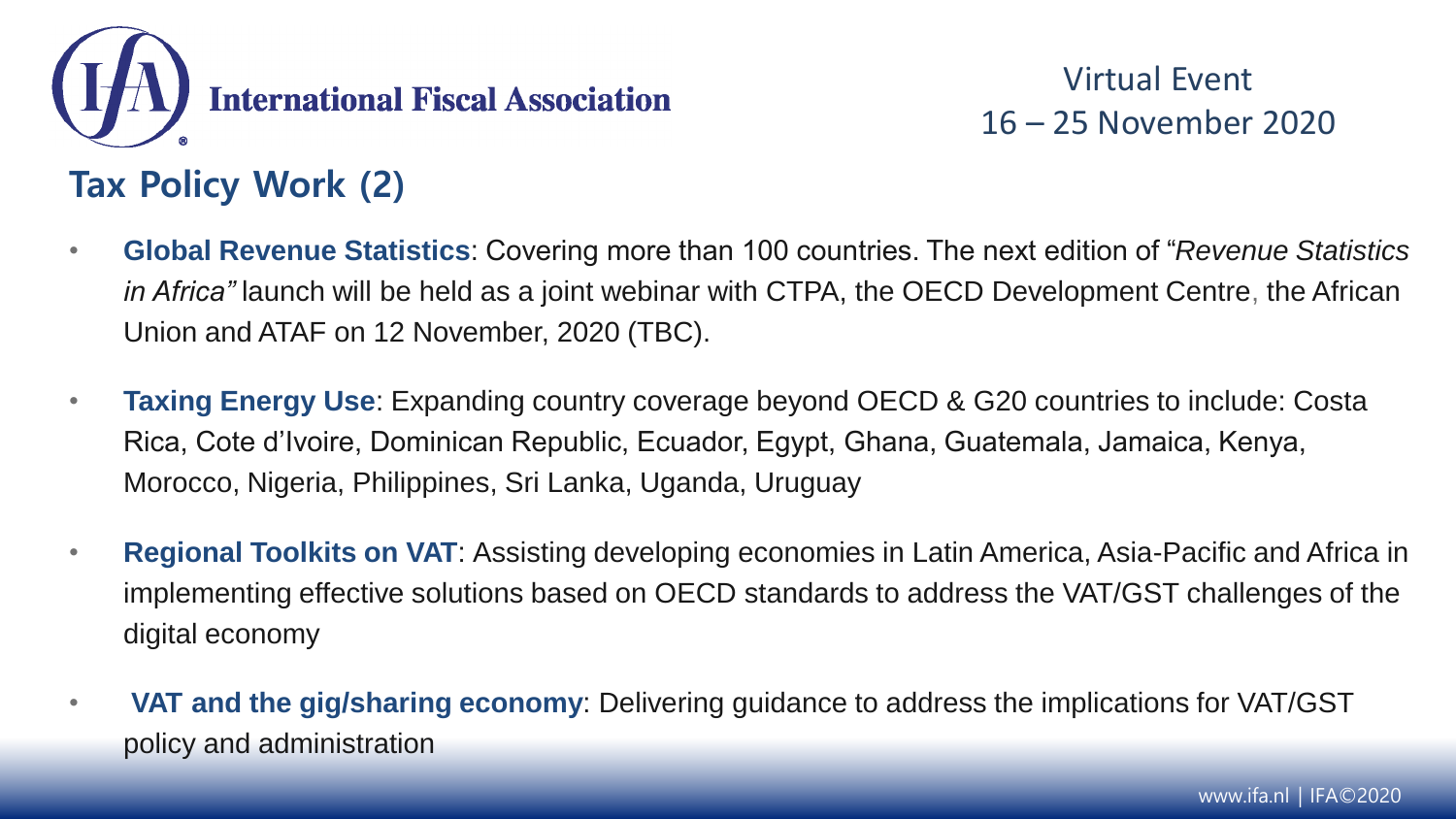

#### **Transfer Pricing**

**Launched project to develop guidance on the transfer pricing implications of COVID-19**: Aiming to provide the guidance by the end of 2020. Key priority issues:

- 1) Government assistance programmes
- 2) Comparability analysis
- 3) Allocation of losses and COVID-19 related costs; and
- 4) The impact of COVD-19 on APAs.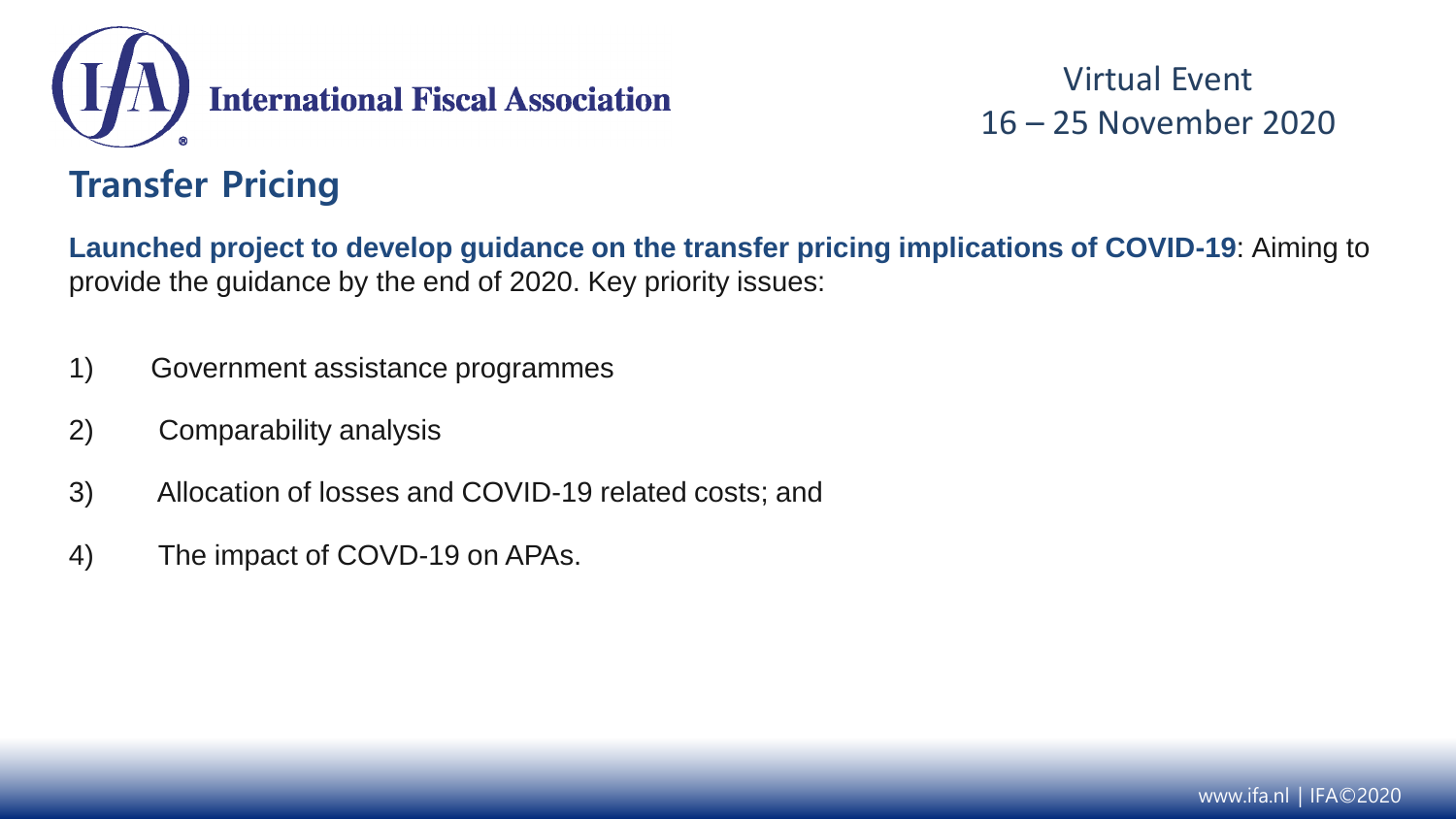

#### **Tax Treaties and Multilateral Instrument**

- **1. OECD Model Convention and Commentary**
	- Work on challenging cross-border tax issues due to the increasing mobility of workers and teleworking
	- Clarify Commentary on Article 9 and Article 25
	- Work on issues from the catalogue of issues such as a new extractive provision and interaction between treaties and trade agreements

#### **2. Moving forward on the BEPS Agenda**

- $-$  Peer review on Action 6 promoting the wide implementation of the minimum standard
- Review of the Action 6 peer review methodology
- **3. Capacity building contribution on tax treaty matters**
	- Prepare and deliver training, workshops on tax treaty and MLI
	- Finalise the toolkit on tax treaty negotiation with other international organisations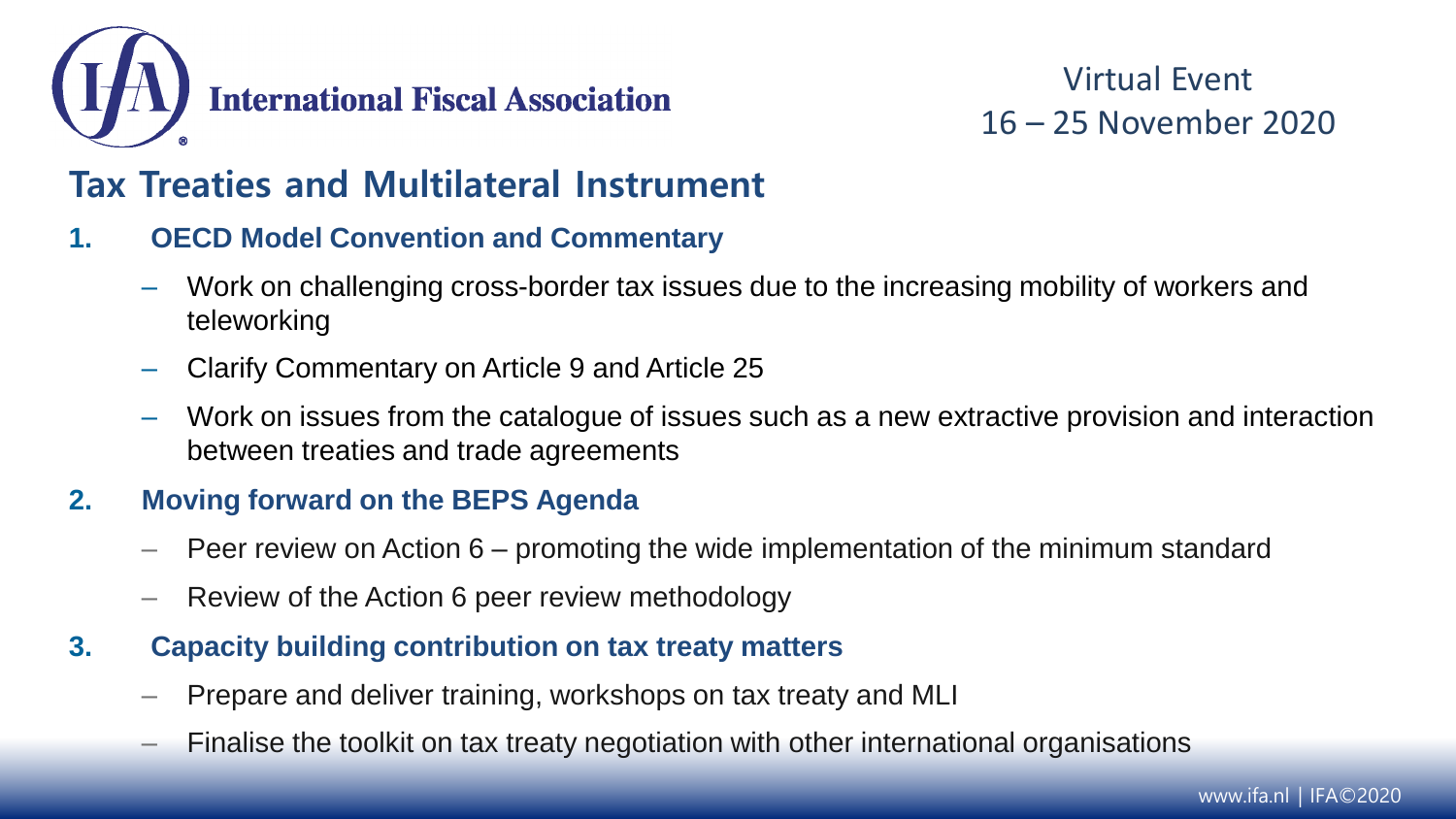

#### **Tax Treaties and Multilateral Instrument**

- **4. Multilateral Instrument**
	- Update
		- 94 jurisdictions have signed the MLI
		- 55 jurisdictions have ratified
		- 613 tax treaties to be modified by the MLI on 1 January 2021
		- 1,685 tax treaties to be modified once the MLI is ratified by, and in force for, all signatories
	- Continue the work on closing gaps in the coverage of the MLI (jurisdictions to expand their list of tax treaties covered under the MLI)
	- Assist jurisdictions to sign or ratify the MLI
	- Adoption by the Conference of the Parties to the MLI of its Rules of Procedure
	- Discuss questions on the interpretation and application of the MLI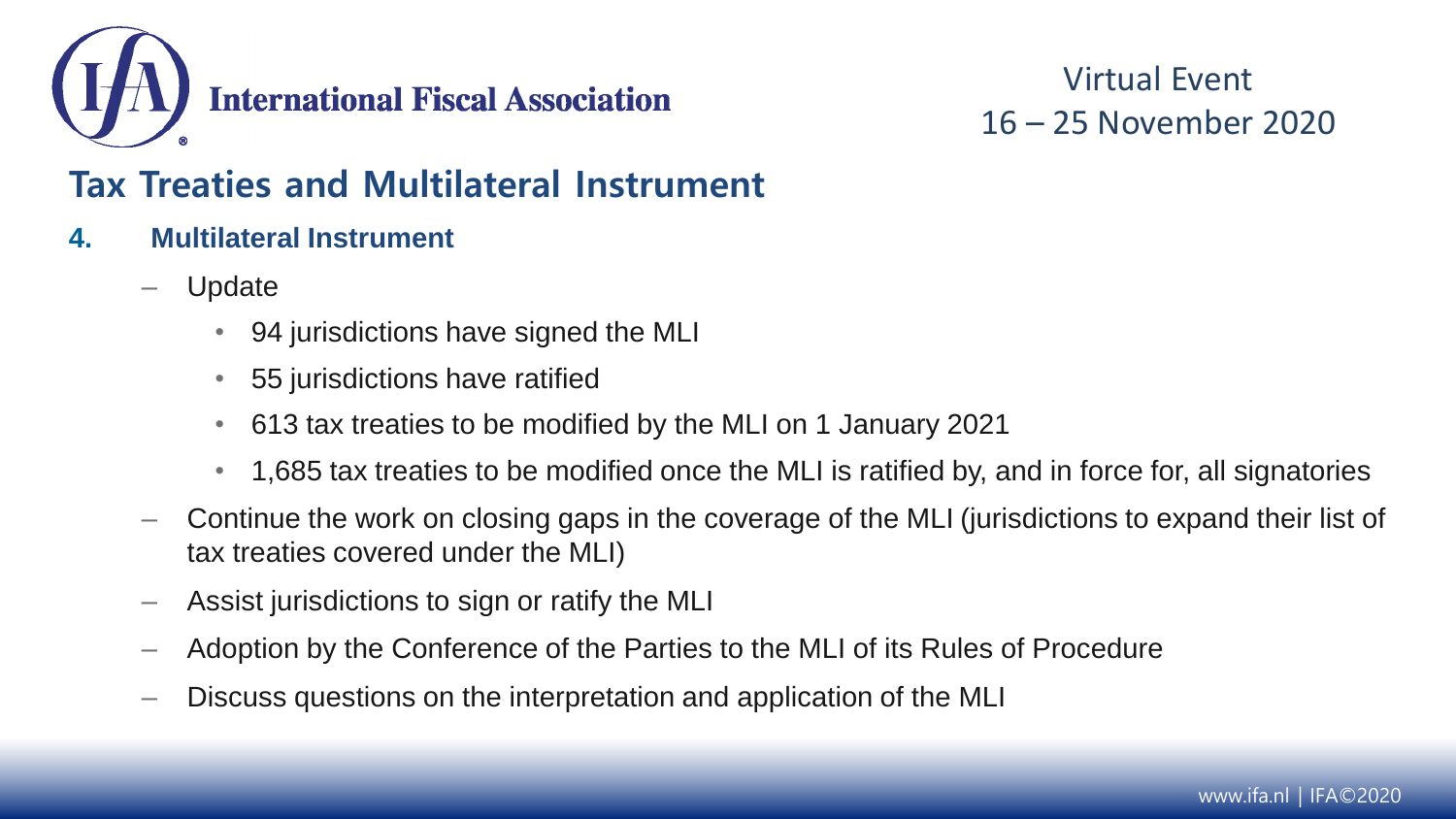

#### **Tax and Development Work**

- **Regional dialogues on tax morale**: Analysis and results vary significantly by region, regional dialogues can allow better focus.
- **Update on the tax treatment of aid**: Supporting countries on their tax reforms and introducing digital technologies for tax collection. In addition, assessing how the international tax rules can help developing countries in response to the crisis.
- **Virtual technical assistance in the COVID-19 era**: 22 Virtual workshop and seminars. Over 6 500 tax officials from more than 160 jurisdictions trained under Knowledge Sharing Platform.
- **Tax Inspectors Without Borders(TIWB)**: 80 completed and ongoing programmes in 45 jurisdictions. Six pilot programme underway on capacity building on combatting tax crimes.
- **Tax and Health analysis**: Case studies on Morocco and Côte d'Ivoire working with the Global Fund to analyse opportunities to deliver better health outcomes through the tax system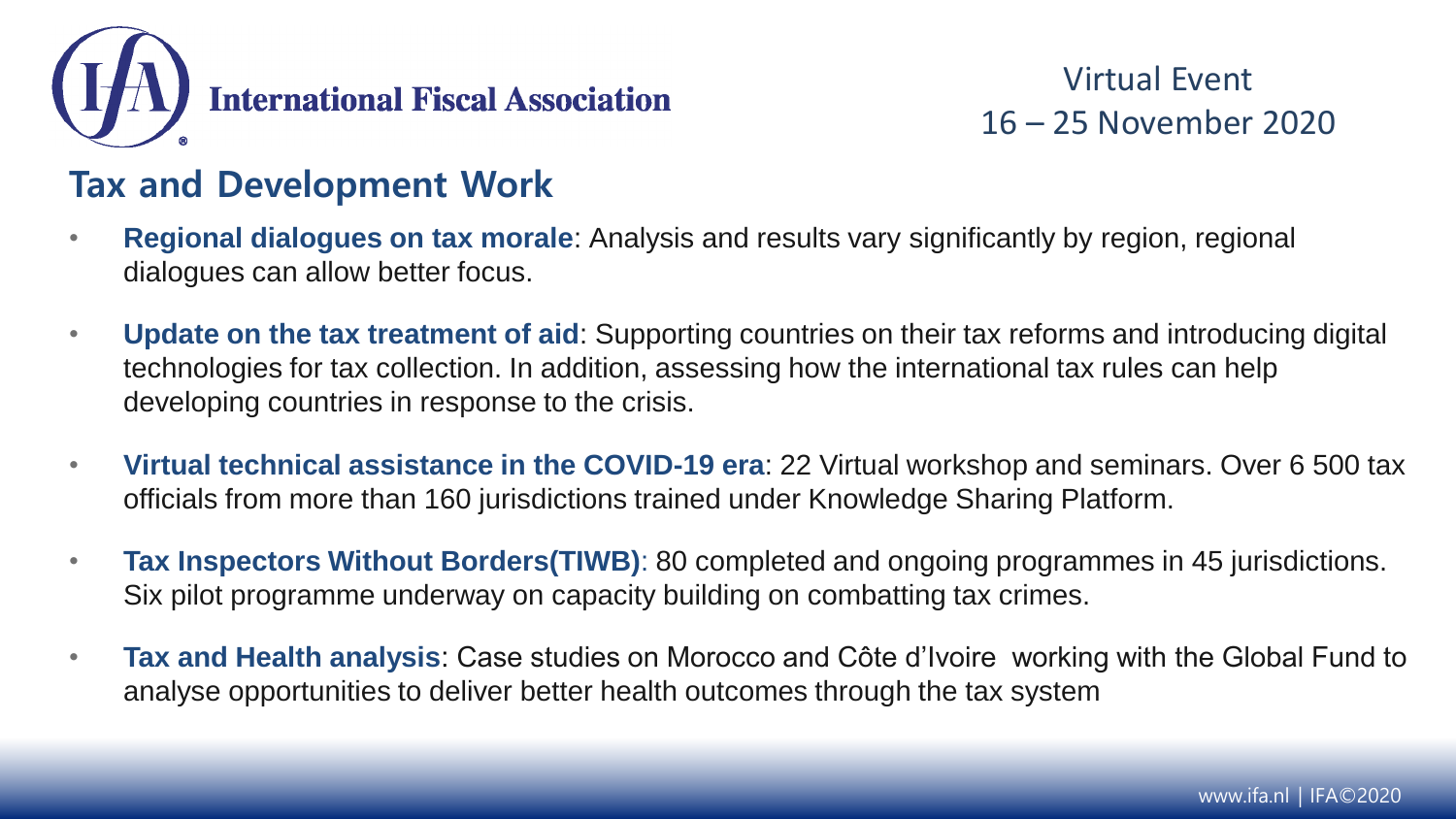

# **International Fiscal Association**

Virtual Event 16 – 25 November 2020

# **Tax Challenges arising from Digitalisation: Overview**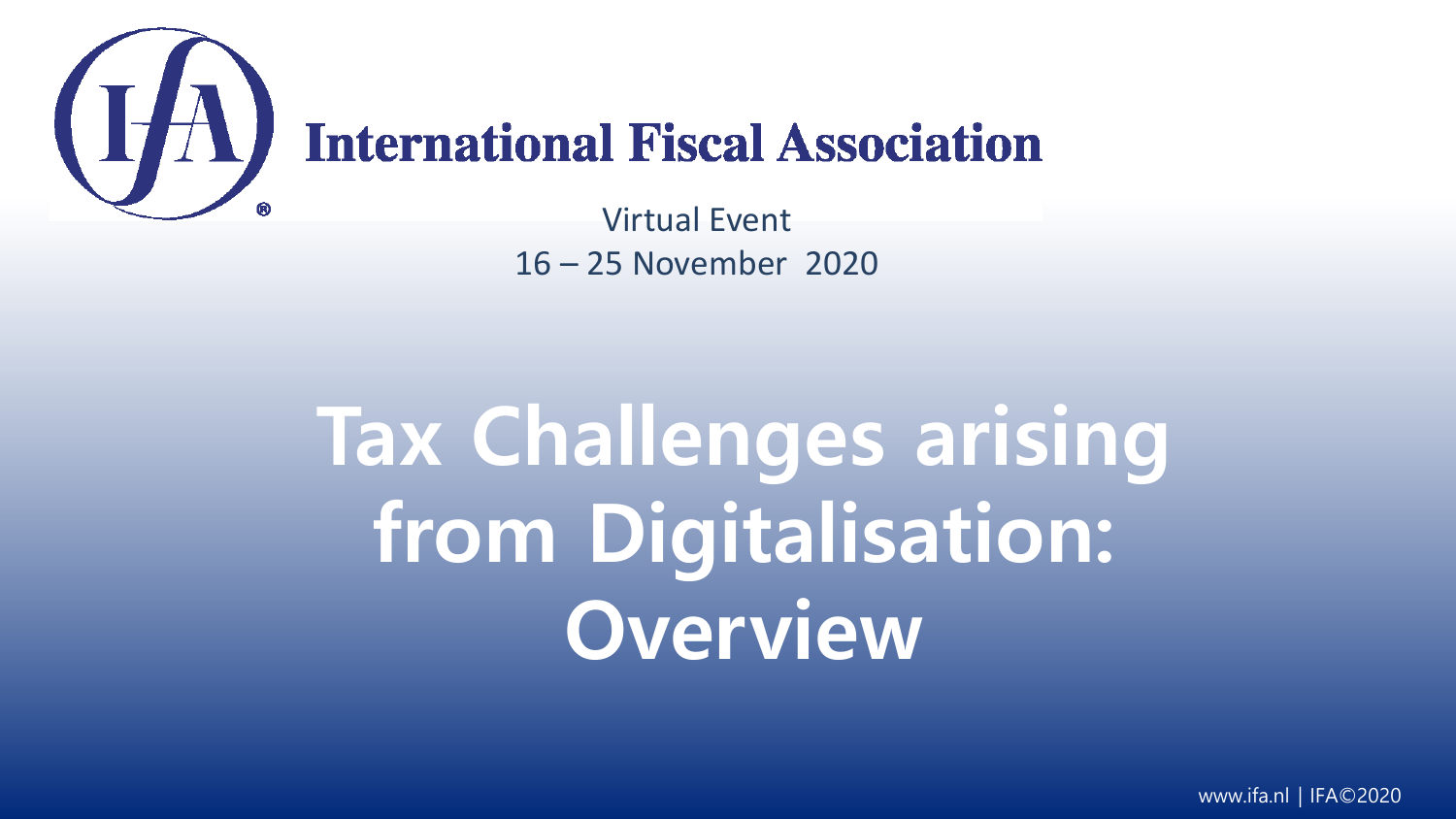

# **Timeline**

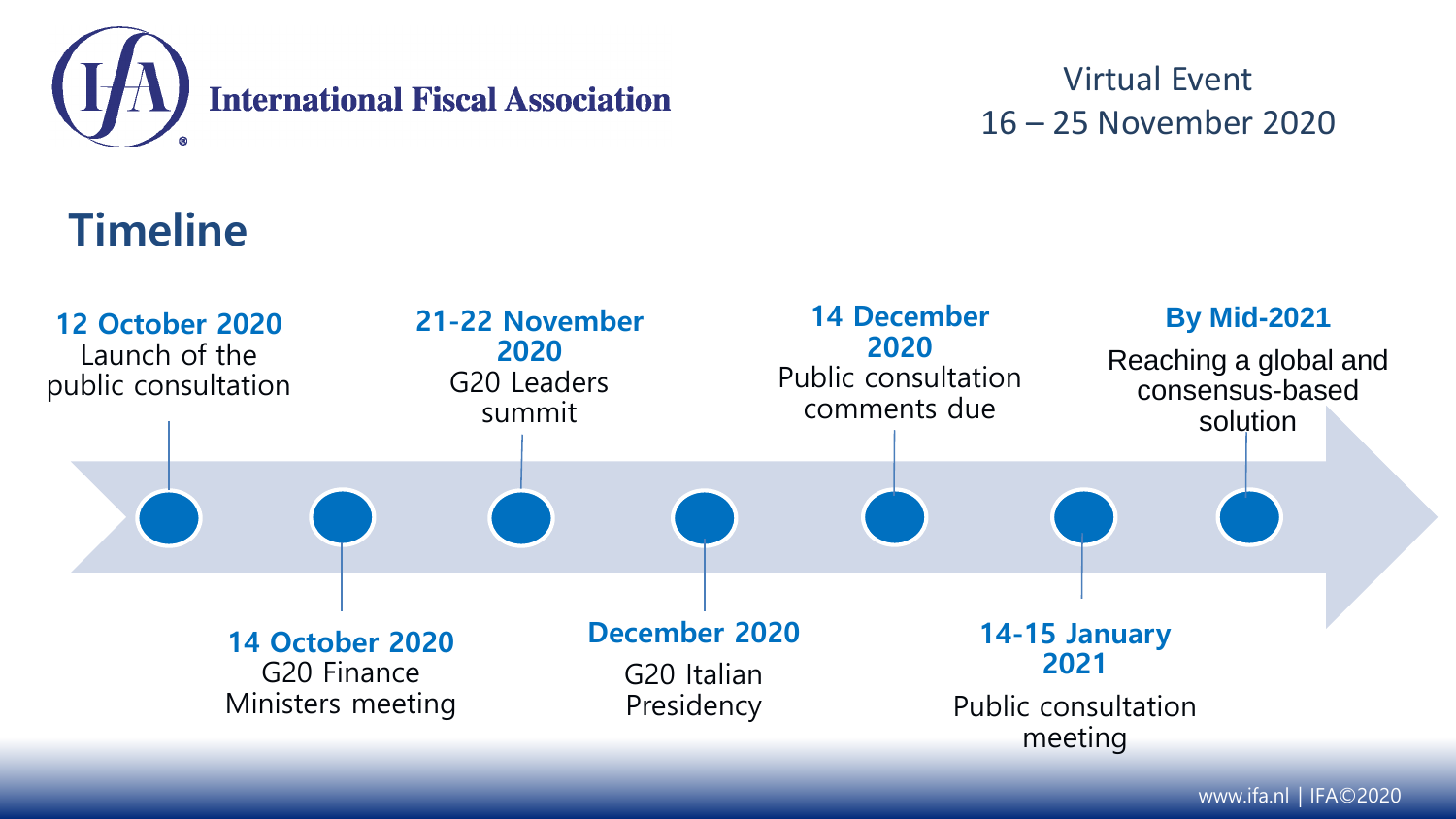

### **Impact Assessment - Overview of main findings**

**Pillar One & Pillar Two could increase global corporate income tax (CIT) revenues by about USD 50-80 billion per year**.

**The combined effect of the reforms and the US GILTI could represent USD 60-100 billion per year or up to around 4% of global CIT revenues.**

- **The reforms would lead to a more favourable environment for investment and growth** than would likely be the case in the absence of a consensus-based solution.
- **The COVID-19 crisis is likely to accelerate the trend towards the digitalisation of the economy and exacerbate the tax challenges arising from digitalisation** in the absence of an agreement by the Inclusive Framework.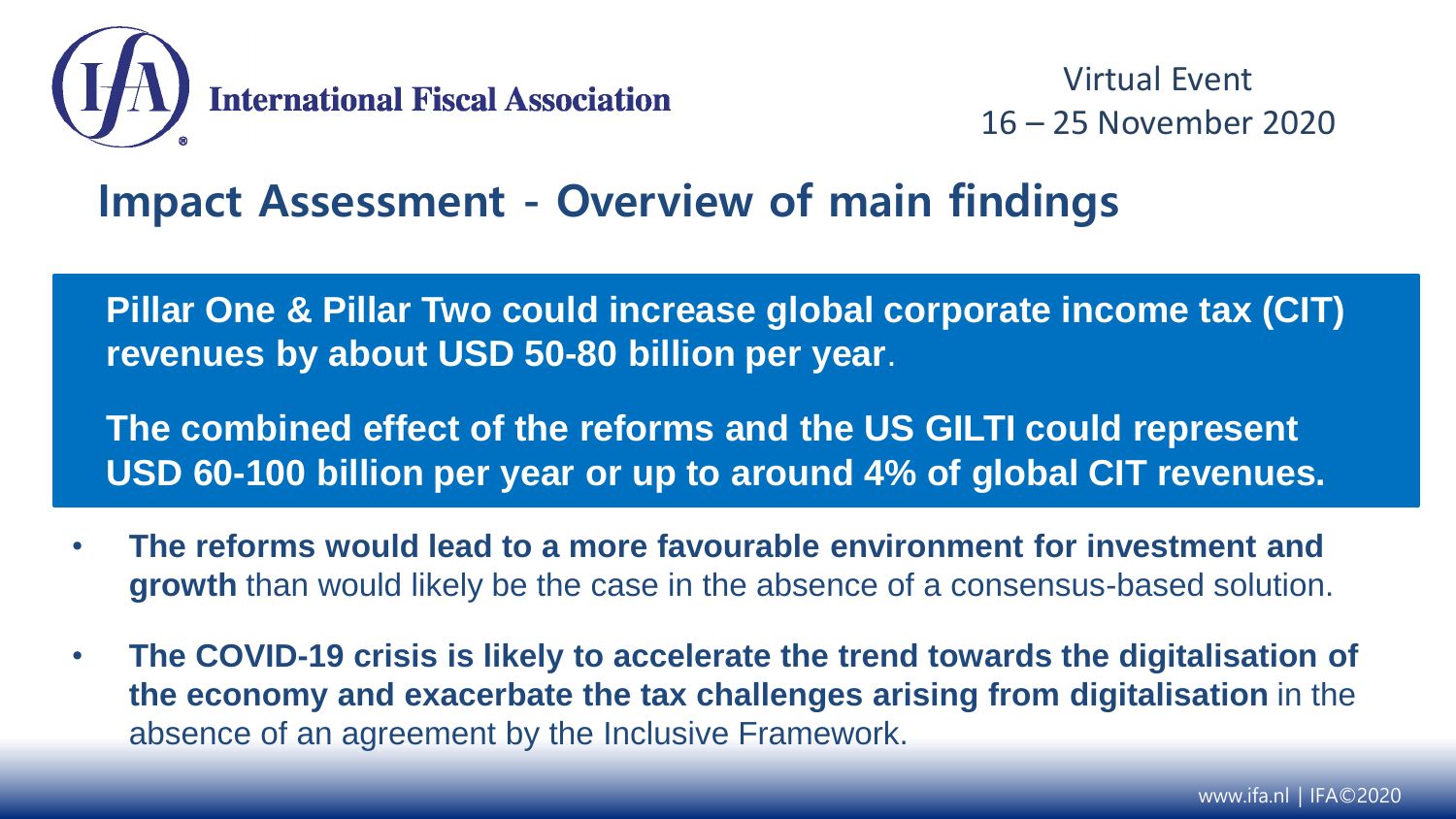

#### **Estimated effect on global GDP** Stylised scenarios



\* The proposals would also have positive impacts on GDP through indirect channels (e.g. increased tax certainty, reduced need to increase other distortive taxes) which are not quantified in this figure.

#### www.ifa.nl | IFA©2020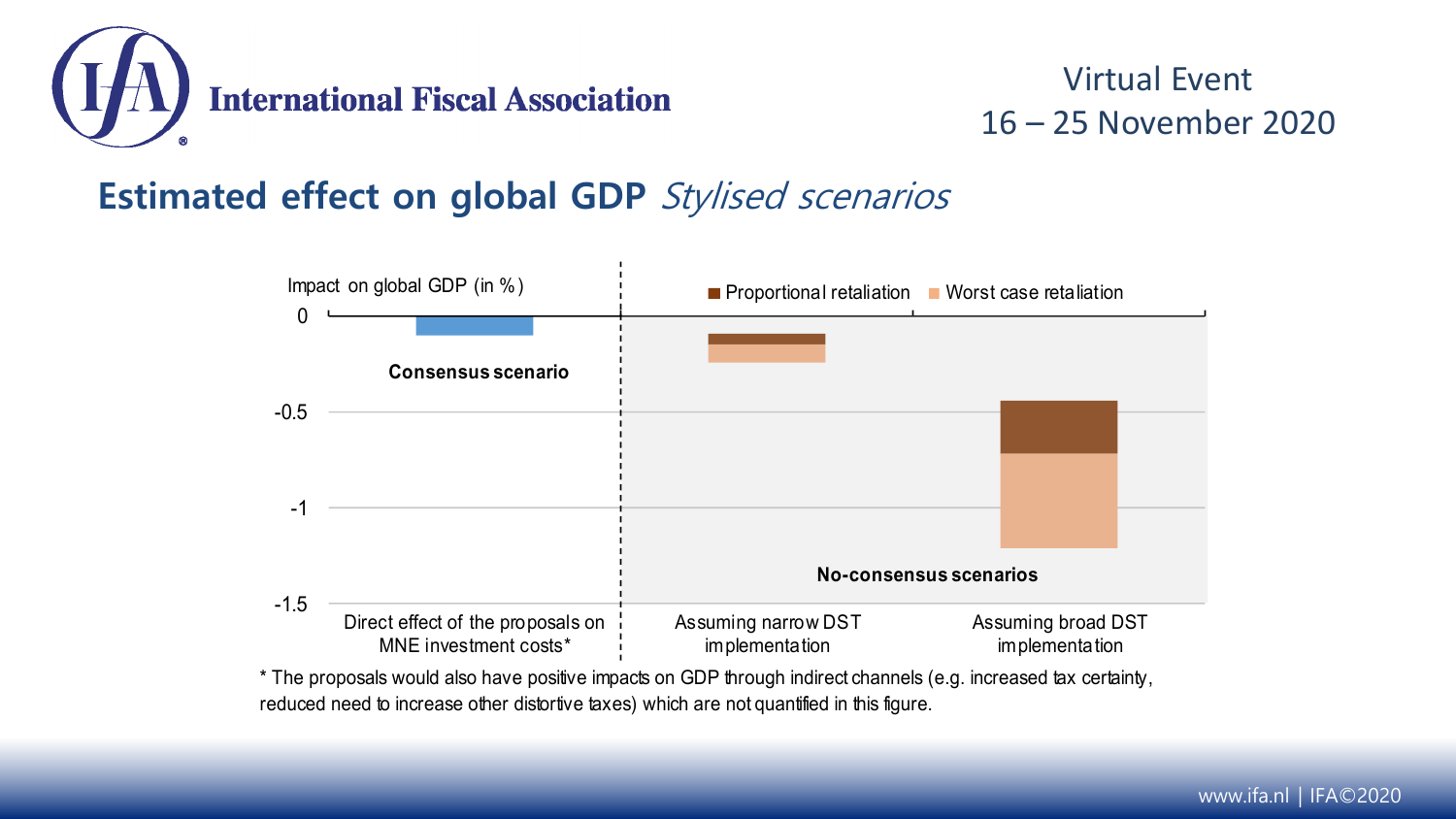

**Next Steps**

**Public consultation**

**Further work on specific technical issues**

**Resolving open issues where political decisions are needed**

**Final agreement**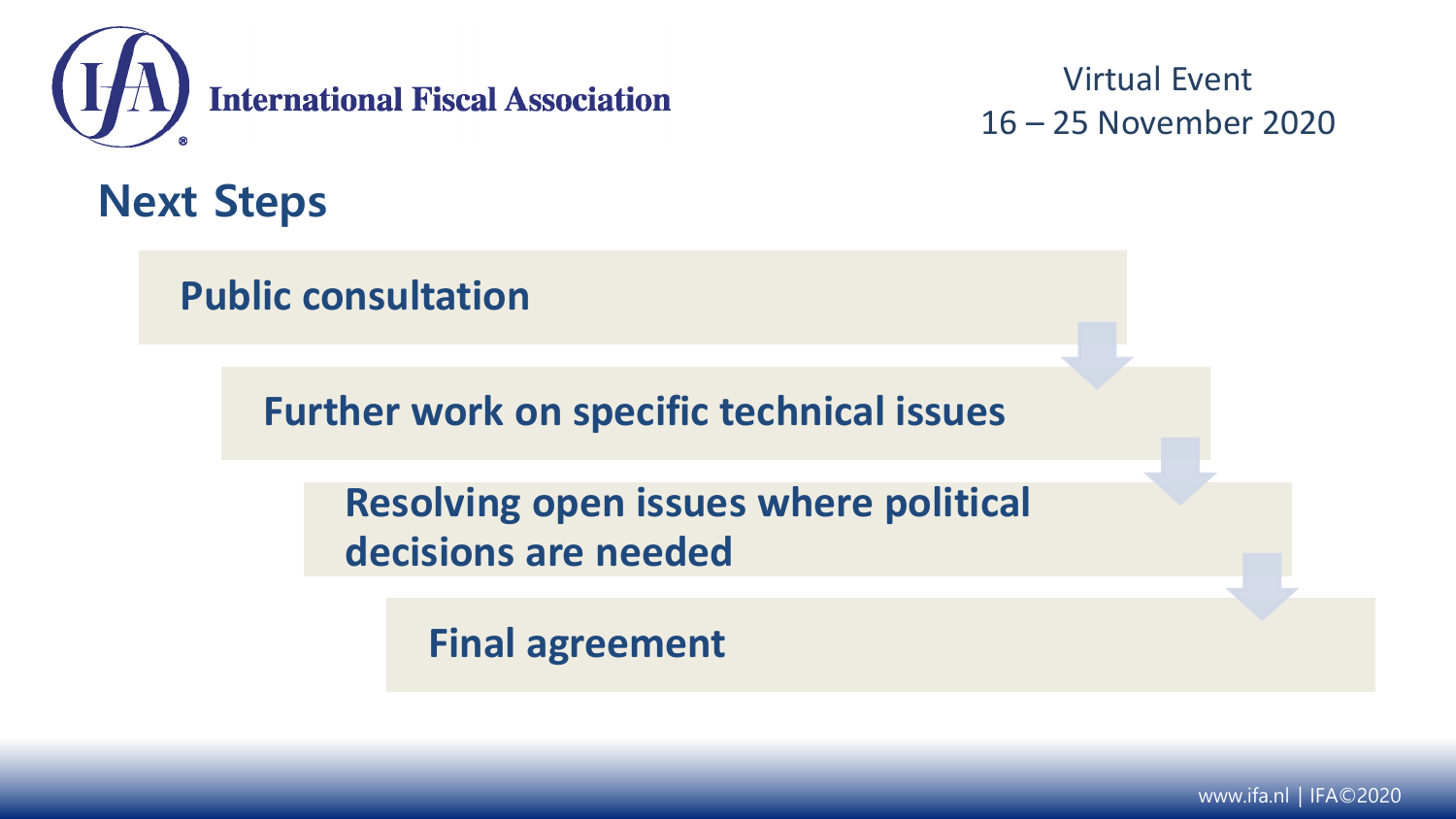

# (IA) International Fiscal Association

Virtual Event 16 – 25 November 2020

# **Pillar One**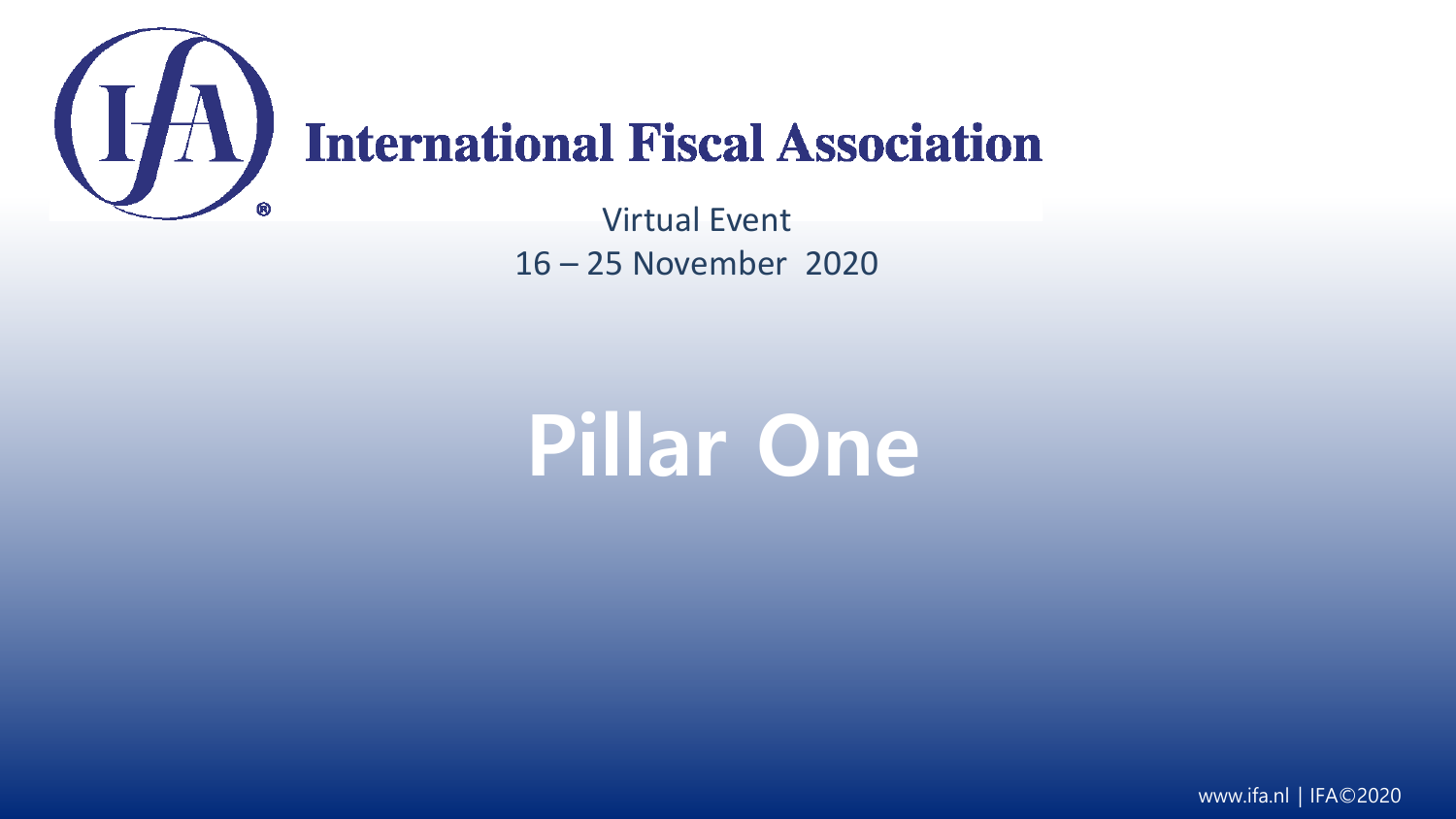

Brings together three previously competing proposals for consensus

Builds on the strong commonalities identified (key principles)

• New taxing right for market/user jurisdiction; net basis taxation; no double taxation; improved tax certainty processes; achieve least complexity…etc.

Recognises open policy issues on key features of the solution

• Scope, Quantum, Extent of tax certainty…etc.

Recognises areas where further technical work required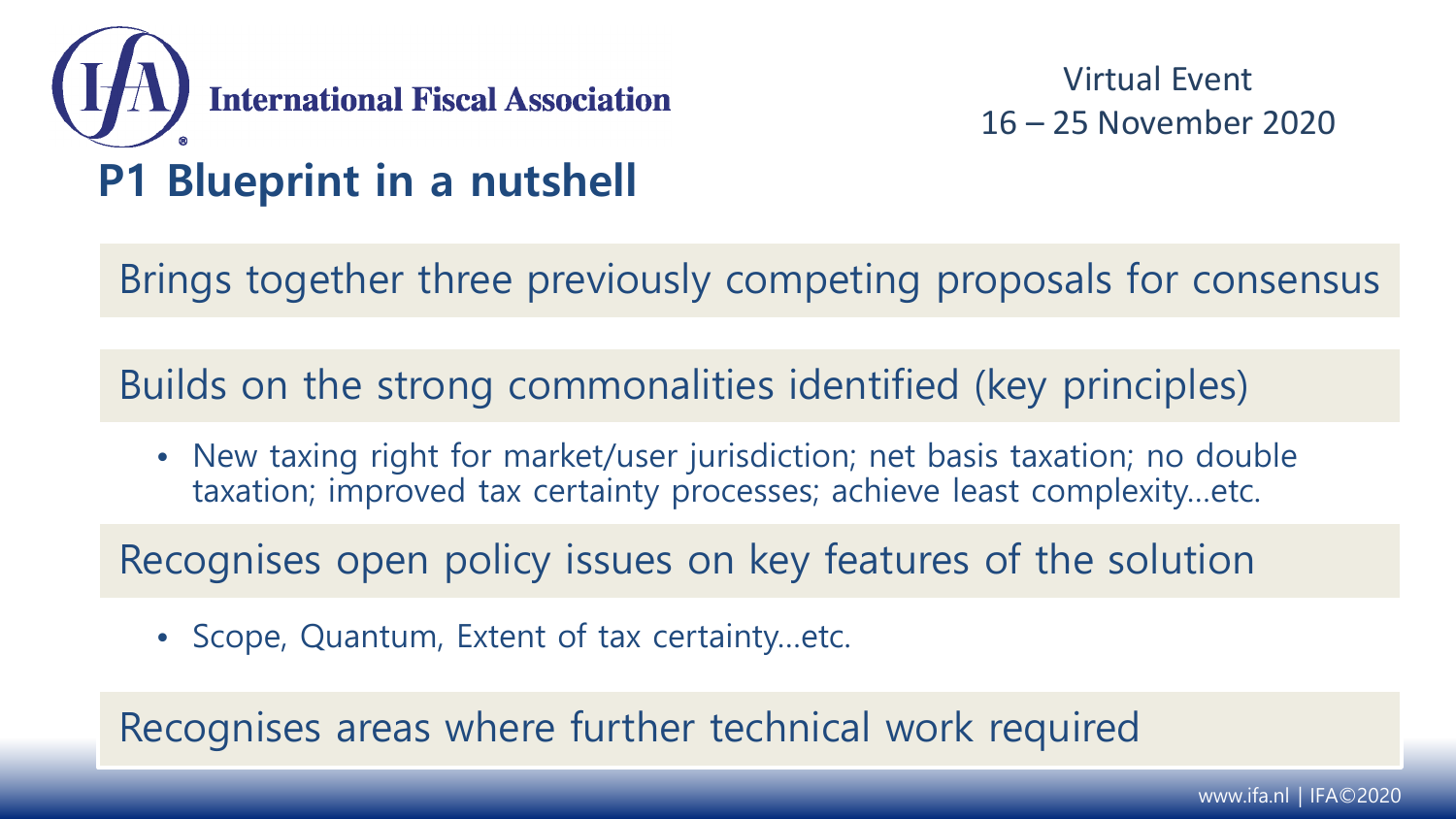

## **Background Building blocks agreed in January 2020**

| <b>Amount A</b>          |                                          |  | <b>Amount B</b> |  | <b>Tax Certainty</b>              |  |                                                 |
|--------------------------|------------------------------------------|--|-----------------|--|-----------------------------------|--|-------------------------------------------------|
| Scope                    | <b>Nexus</b>                             |  | Scope           |  |                                   |  | <b>Dispute prevention</b><br>and resolution for |
|                          | Tax base<br>determination                |  |                 |  | <b>Amount A</b>                   |  |                                                 |
| <b>Revenue sourcing</b>  |                                          |  |                 |  |                                   |  |                                                 |
|                          |                                          |  |                 |  | <b>Dispute prevention</b>         |  |                                                 |
| <b>Profit allocation</b> | <b>Elimination of</b><br>double taxation |  | Quantum         |  | and resolution<br>beyond Amount A |  |                                                 |

**Implementation & Administration**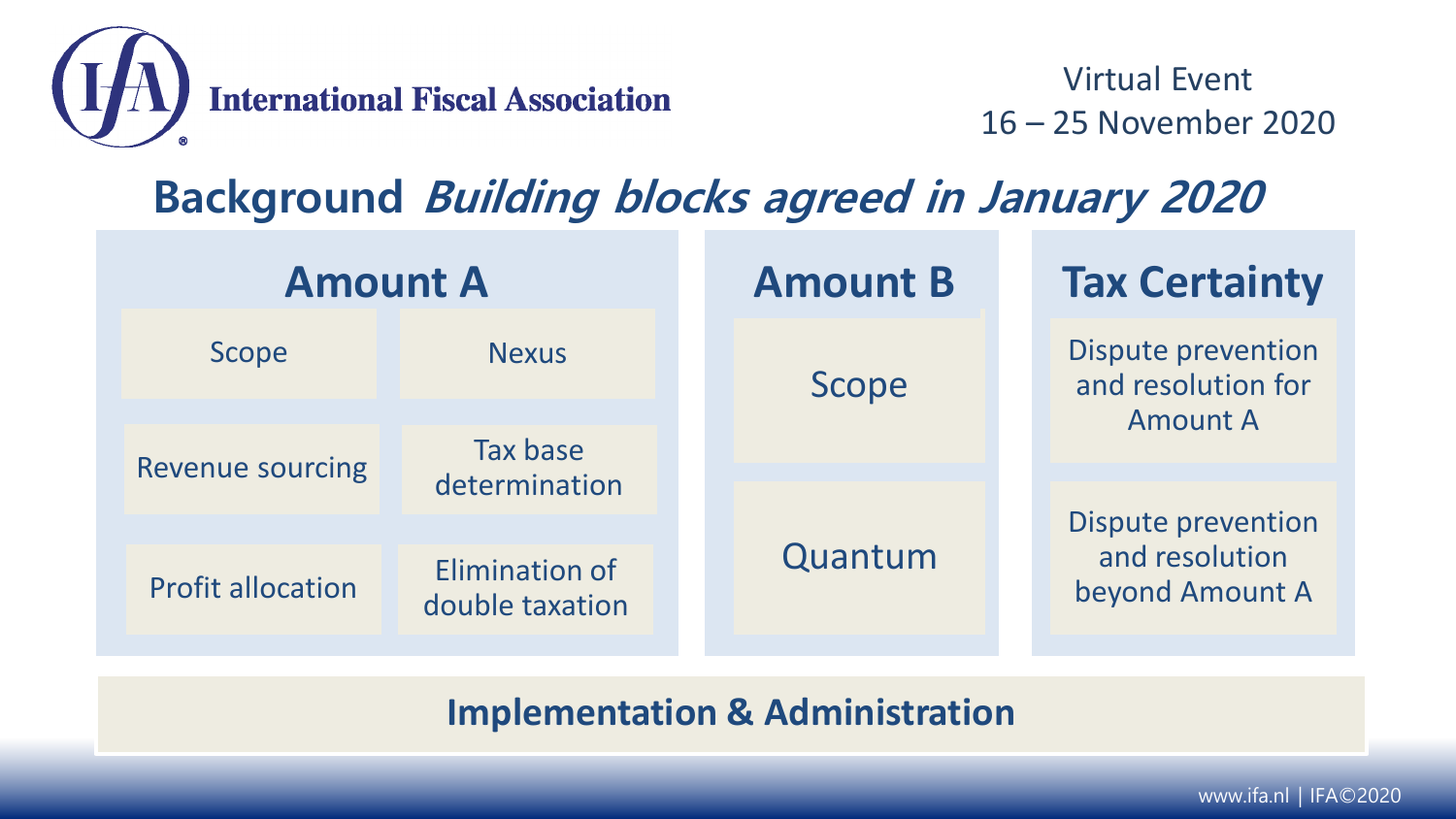

### **Status of Work – Amount A Scope and Nexus**

| <b>Scope</b>                                                                                                                                            | <b>Nexus</b>                                                                                                                                                                                                                             |  |  |  |
|---------------------------------------------------------------------------------------------------------------------------------------------------------|------------------------------------------------------------------------------------------------------------------------------------------------------------------------------------------------------------------------------------------|--|--|--|
| <b>Business activity test (ADS &amp; CFB)</b>                                                                                                           | <b>Market revenue threshold</b><br>Plus factor(s) for CFB                                                                                                                                                                                |  |  |  |
| <b>Revenue thresholds</b>                                                                                                                               |                                                                                                                                                                                                                                          |  |  |  |
| Domestic business exception/ min<br>foreign revenue test                                                                                                | <b>Open issues</b><br>Setting threshold(s) level<br>Question: separate thresholds for ADS/CFB?<br>Question: lower threshold(s) for<br>small/developing economies?<br>Divergence on need for plus factors, and if<br>used, which to apply |  |  |  |
| <b>Open issues</b><br>US global safe harbour proposal<br>$\bullet$<br>Ongoing work on scope exclusions<br>Designing and setting thresholds<br>$\bullet$ |                                                                                                                                                                                                                                          |  |  |  |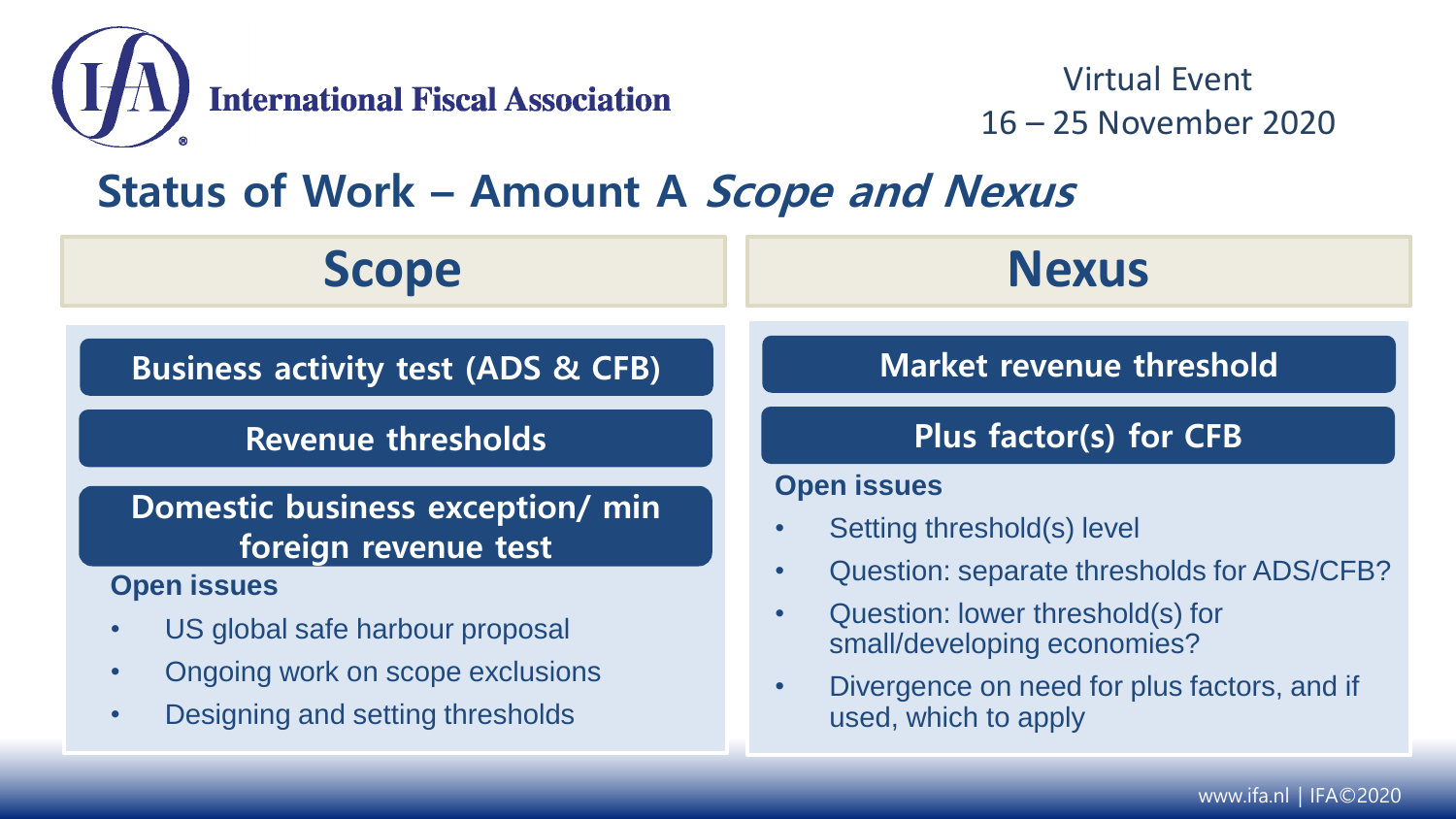

#### **Status of Work – Amount A Revenue sourcing and Tax base**

| <b>Revenue sourcing</b>                                                                                                                              | <b>Tax base</b>                                                                                                                                       |  |  |
|------------------------------------------------------------------------------------------------------------------------------------------------------|-------------------------------------------------------------------------------------------------------------------------------------------------------|--|--|
| <b>General rules</b>                                                                                                                                 | <b>Financial accounts and PBT</b>                                                                                                                     |  |  |
| <b>Rules for ADS/CFB</b>                                                                                                                             | Use of segmentation                                                                                                                                   |  |  |
| <b>Documentation</b>                                                                                                                                 | <b>Accounting for losses</b>                                                                                                                          |  |  |
| <b>Open issues</b><br><b>ADS: Cloud computing</b><br>$\bullet$<br>CFB: Third-party distributors and<br>$\bullet$<br>franchise and license agreements | <b>Open issues</b><br>Segmentation safe harbour/exemption<br><b>Segmentation hallmarks</b><br>Treatment of pre-regime losses and profit<br>shortfalls |  |  |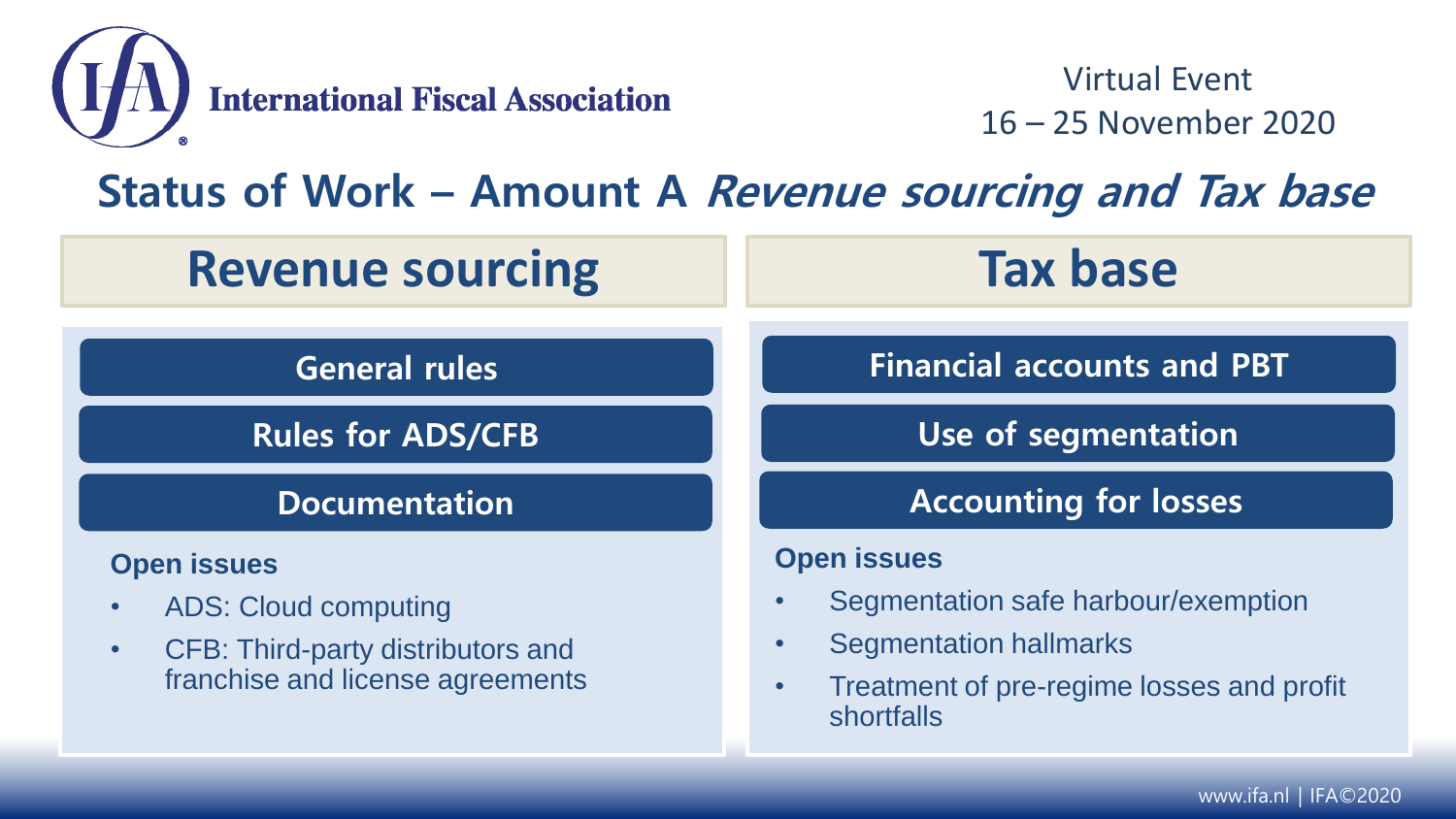

#### **Status of Work – Amount A Profit allocation and Elimination of double taxation**

# **Profit allocation**

**Profitability threshold**

**Reallocation percentage**

#### **Allocation key**

#### **Open issues**

- Setting the threshold level and percentage
- Differentiation mechanisms
- Double counting (e.g., M&D profits safe harbour)

## **Elimination of double taxation**

**Identifying paying entities**

**Method to relieve double taxation**

#### **Open issues**

• Ongoing work on core principles and main framework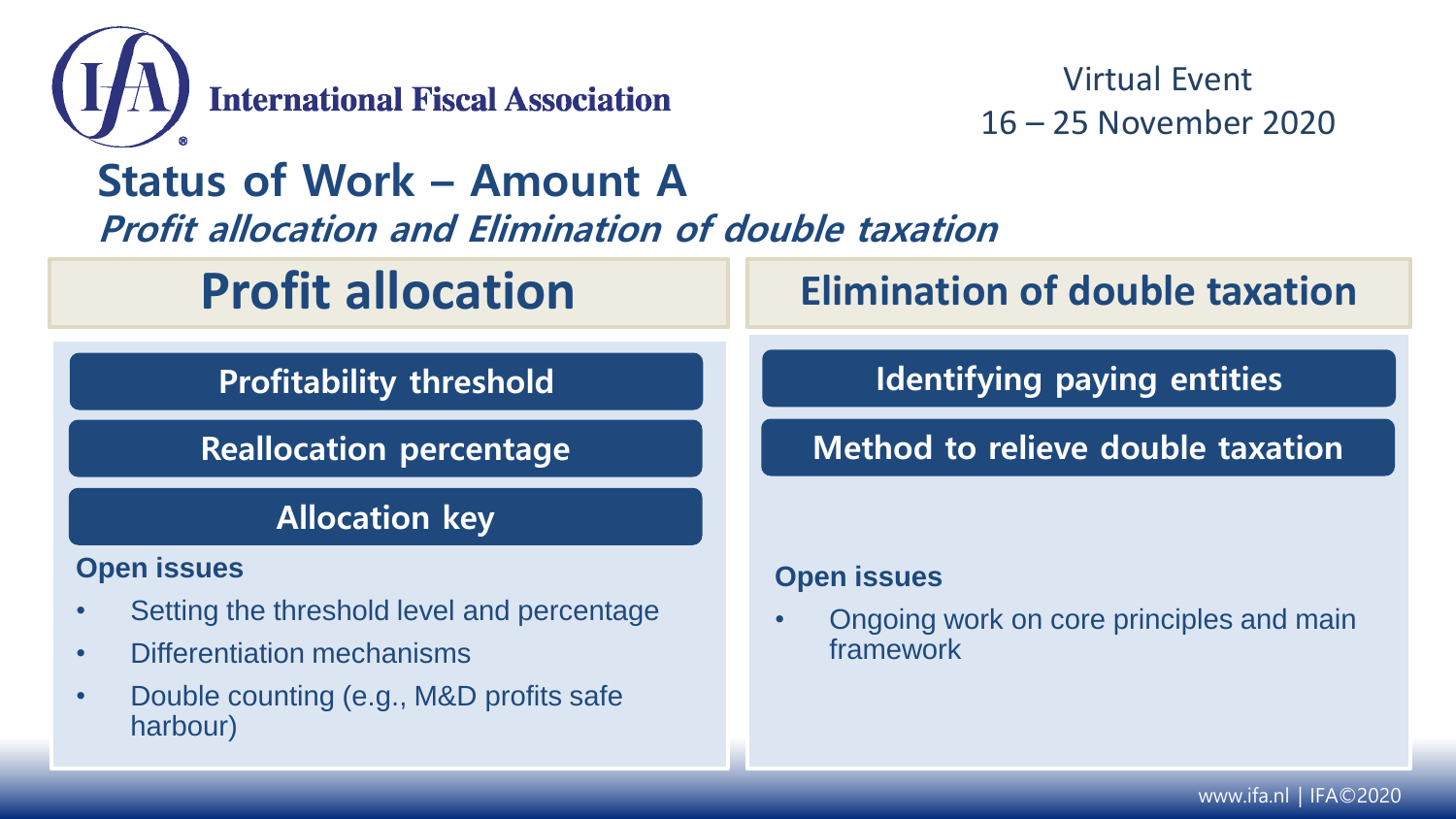

#### **Status of Work – Amount B, Tax Certainty and Implementation**

| <b>Amount B</b>                                       | <b>Tax Certainty</b>                                                                                                                                                                                                  | <b>Implementation &amp;</b><br><b>Administration</b>                                                                                                                       |  |
|-------------------------------------------------------|-----------------------------------------------------------------------------------------------------------------------------------------------------------------------------------------------------------------------|----------------------------------------------------------------------------------------------------------------------------------------------------------------------------|--|
| <b>Scope</b><br>Quantum                               | Dispute prevention and<br>resolution for Amount A                                                                                                                                                                     | <b>Domestic law implementation</b><br><b>Public international</b>                                                                                                          |  |
| Implementation                                        | <b>Dispute prevention and</b><br>resolution beyond Amount A                                                                                                                                                           | law implementation<br><b>Guidance and accompanying</b><br>instruments                                                                                                      |  |
| <b>Open issues</b><br><b>Scope</b><br>Pilot programme | <b>Open issues</b><br>• Amount A: panel composition;<br>binding nature of conclusions of 2nd<br>panel<br>Beyond Amount A: Work ongoing on<br>features of new mandatory and<br>binding dispute resolution<br>mechanism | <b>Removal of unilateral measures</b><br><b>Open issues</b><br>Ongoing work on multilateral<br>$\bullet$<br>convention<br><b>Relevant unilateral measures</b><br>$\bullet$ |  |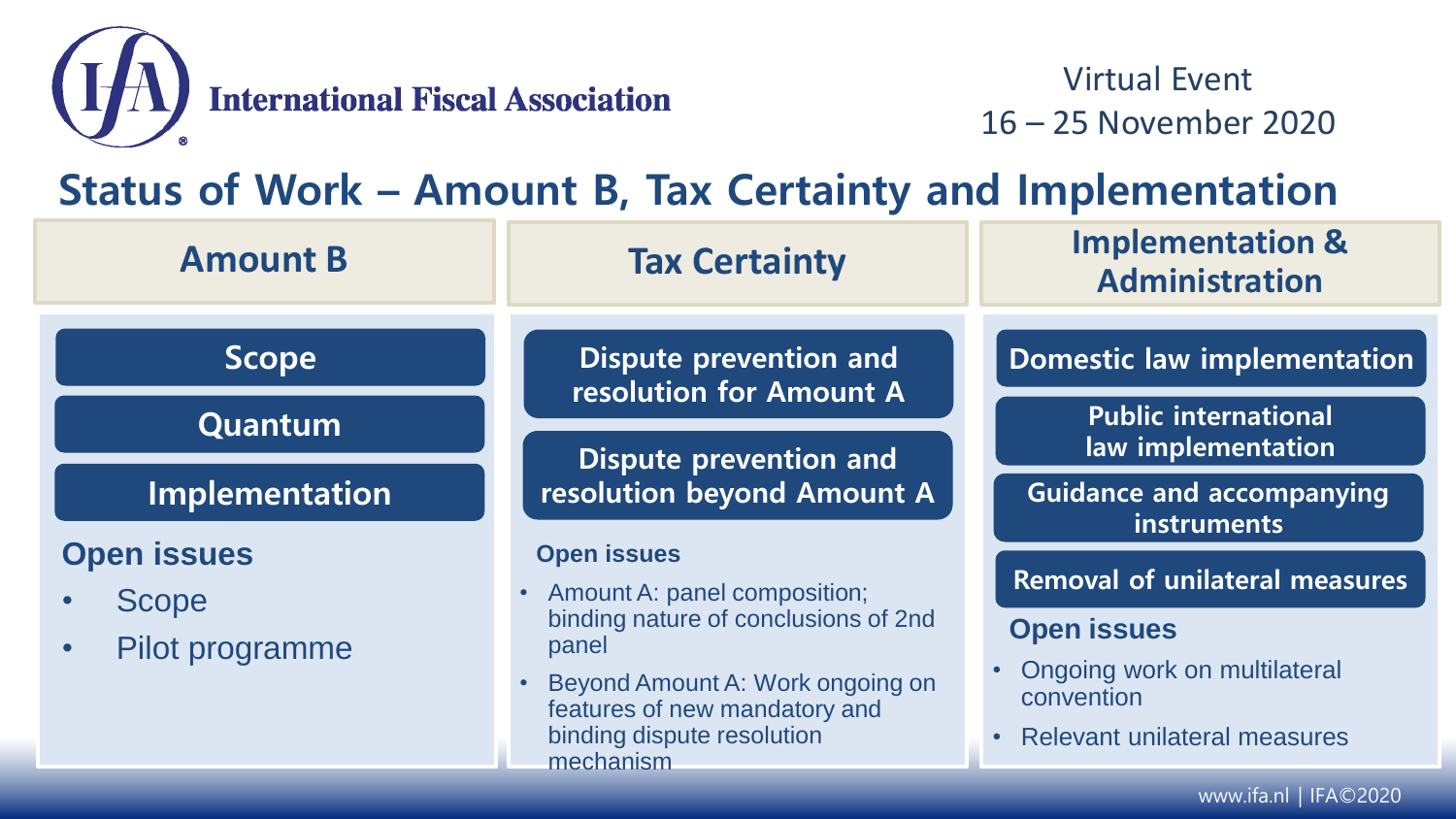

# (IA) International Fiscal Association

Virtual Event 16 – 25 November 2020

# **Pillar Two**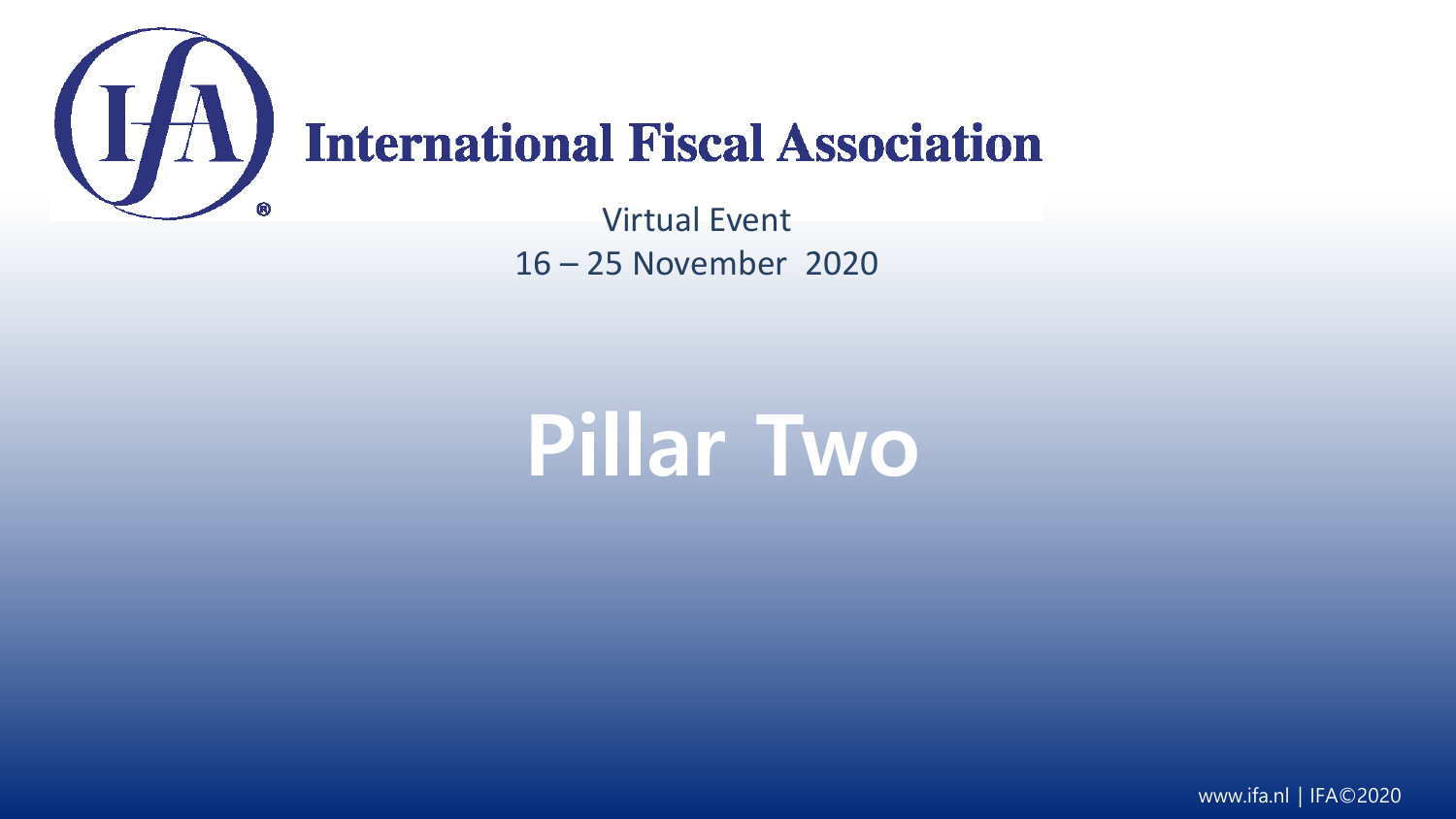

### **Pillar Two Blueprint Overview**

| <b>GloBE Rules</b><br><b>Chapters 2-7</b>     |                                | <b>Special Rules</b><br><b>Chapter 8</b>                                                                                            | <b>STT</b> rule<br><b>Chapter 9</b> | <b>Rule coordination</b><br><b>Chapter 10</b> |
|-----------------------------------------------|--------------------------------|-------------------------------------------------------------------------------------------------------------------------------------|-------------------------------------|-----------------------------------------------|
| Scope (Chapter 2)                             |                                | Simplified IIR for JVs<br>and Associated<br><b>Entities</b>                                                                         | Scope                               | Rule Order                                    |
| Calculation of jurisdictional ETR (Chapter 3) |                                |                                                                                                                                     |                                     | <b>Treaty Compatibility</b>                   |
| Carry-forwards (Chapter 4)                    |                                | <b>Orphan Entities</b>                                                                                                              | Trigger                             | Co-ordination                                 |
| Carve-out (Chapter 4)                         |                                |                                                                                                                                     |                                     |                                               |
| Simplifications (Chapter 5)                   |                                |                                                                                                                                     | Adjustment                          | <b>Dispute Prevention</b>                     |
| <b>IIR</b>                                    | <b>UTPR</b>                    |                                                                                                                                     |                                     |                                               |
| <b>Chapter 6</b>                              | <b>Chapter 7</b>               |                                                                                                                                     |                                     |                                               |
| Top-Down Approach                             | 1 <sup>st</sup> Allocation Key |                                                                                                                                     |                                     |                                               |
| Split Ownership                               | 2 <sup>nd</sup> Allocation Key |                                                                                                                                     |                                     |                                               |
|                                               |                                | $\mathbf{A}$ and $\mathbf{A}$ and $\mathbf{A}$ and $\mathbf{A}$ and $\mathbf{A}$ and $\mathbf{A}$ and $\mathbf{A}$ and $\mathbf{A}$ |                                     |                                               |

**Annex with examples**

www.ifa.nl | IFA©2020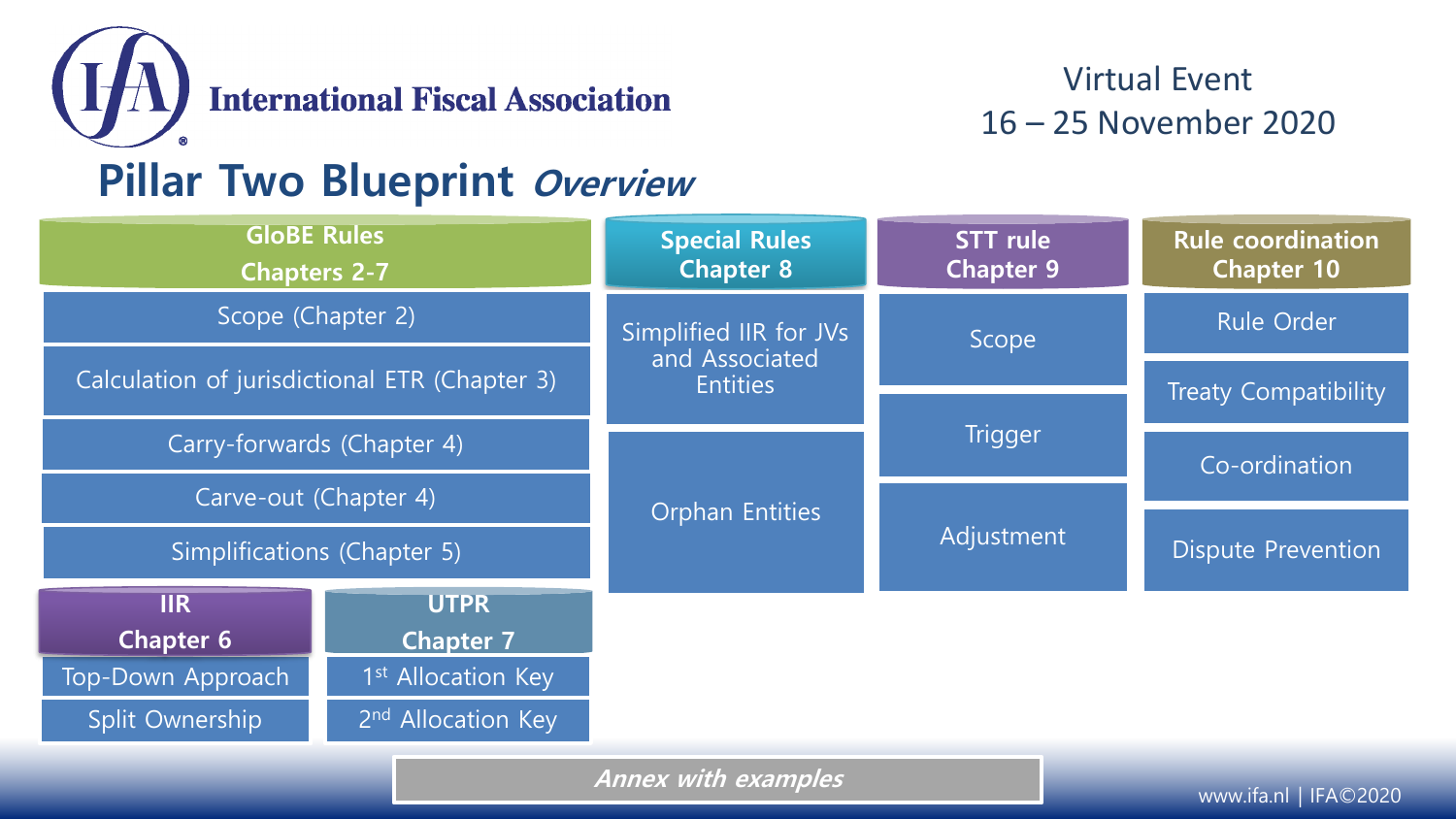

#### **Existing design and compliance simplifications(1)**

**Scope**

- Revenue threshold
- Consolidation test and Excluded Entities

#### **Base**

- Use of parent financial accounting standards with no book to book and limited book to tax adjustments
- Reliance on entity level financial information
- Simplifications in mechanism to address timing differences / volatility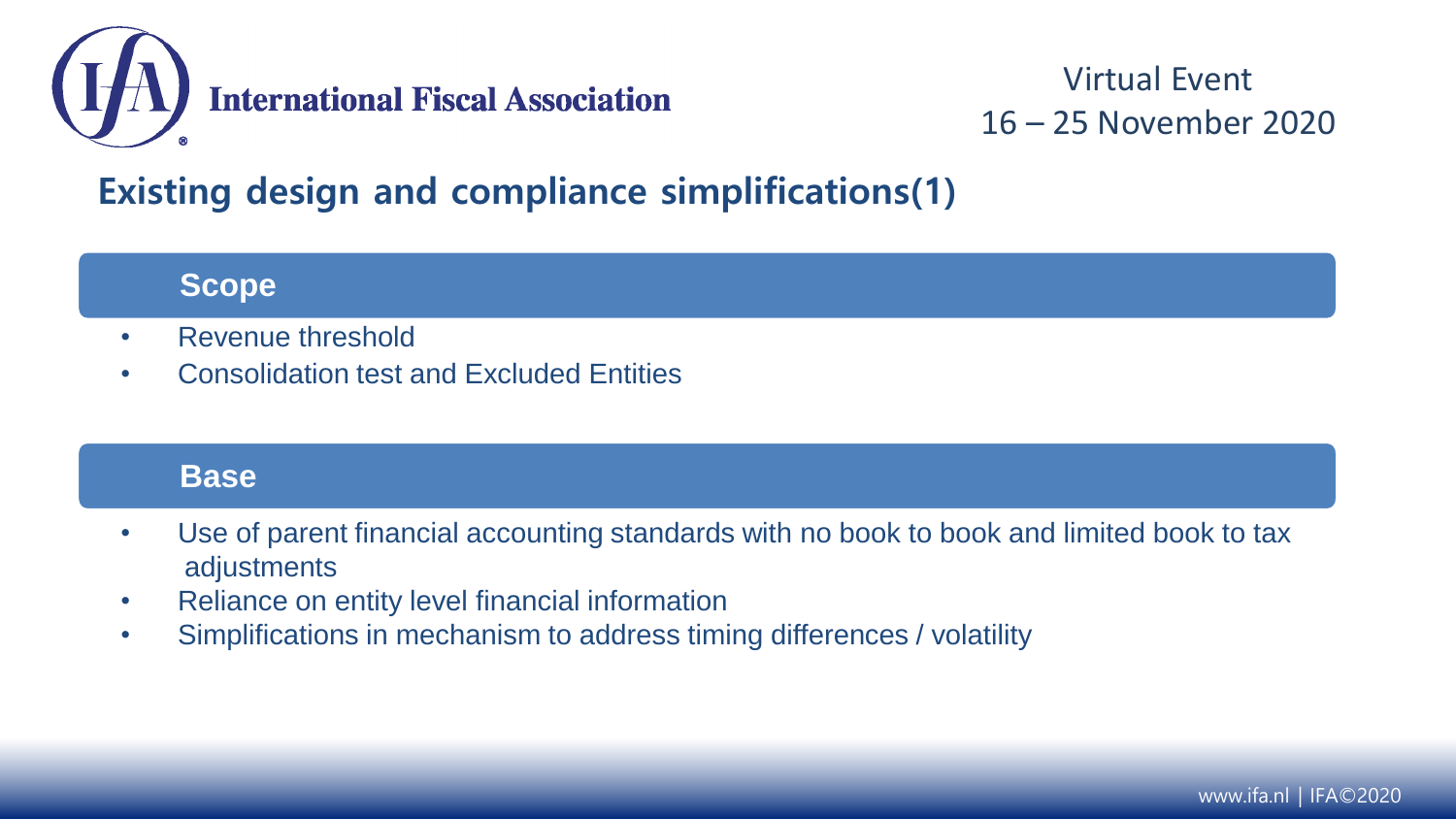

#### **Existing design and compliance simplifications (2)**

#### **Blending**

• Leveraging Country-by-Country reporting (CBCR) for jurisdictional blending

#### **Rule design**

- Preference for bright-line mechanical tests
- Rule order and co-ordination, including top-down approach

#### **Subject to tax rule**

- Nominal rate test
- Limited to certain categories of largely intra-group payments that give rise to BEPS risks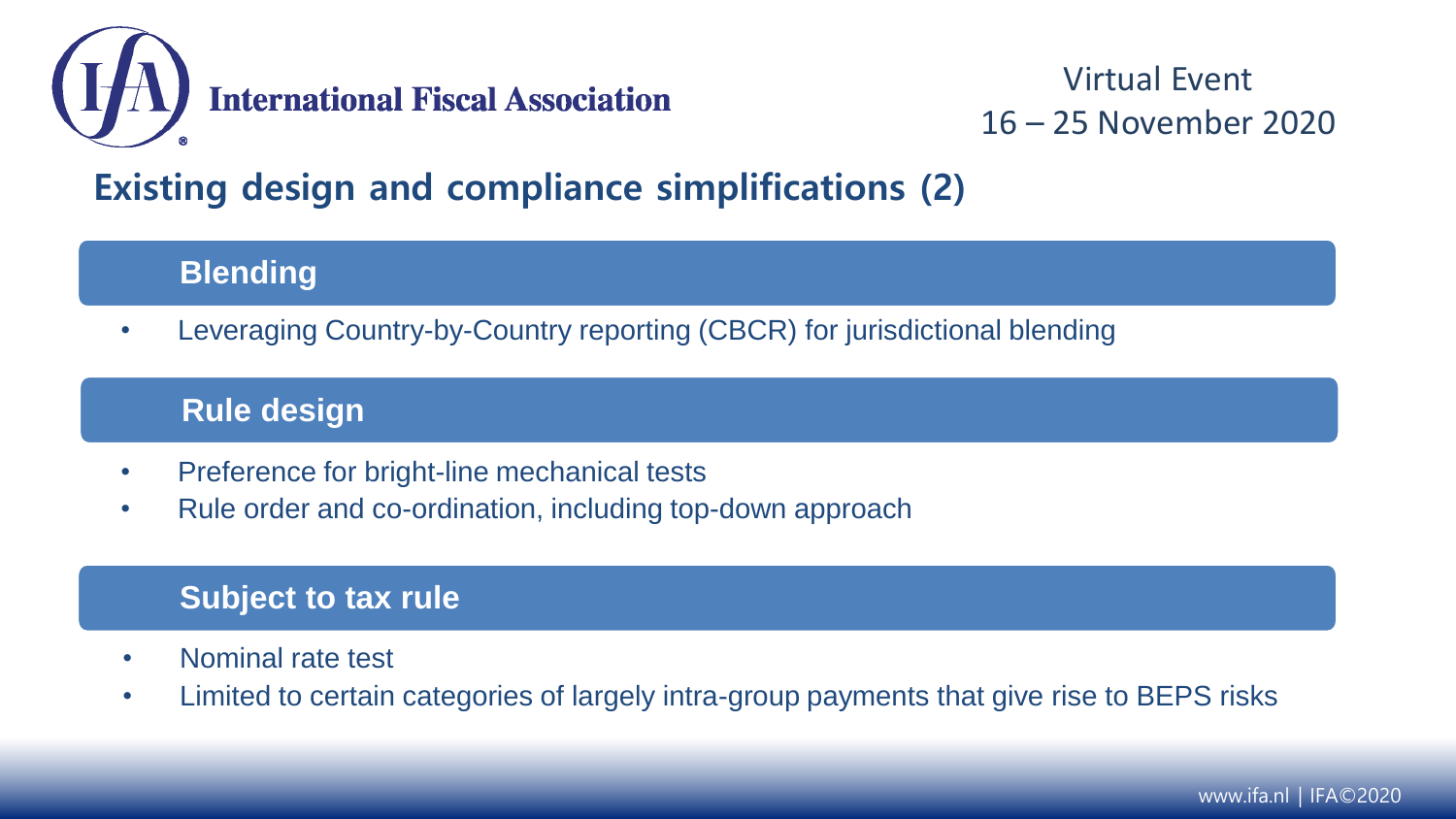

#### **Further work to be done in consultation with stakeholders (1)**

#### **Avoid distortions with common tax policy features**

- Treatment of investment funds and tax transparent entities
- Treatment of dividends and gains from disposition of stock in a corporation
- Treatment of business re-organisations

#### **Address timing differences**

- Accelerated depreciation
- Pre-GloBE losses

#### **Safe harbour ETR computation**

- CbCR ETR safe harbour
- Exclusion of jurisdictions with de minimis profit
- Exclusion of jurisdictions with ETR above the threshold the previous years
- Tax administration guidance identifying tax rules that may affect the ETR